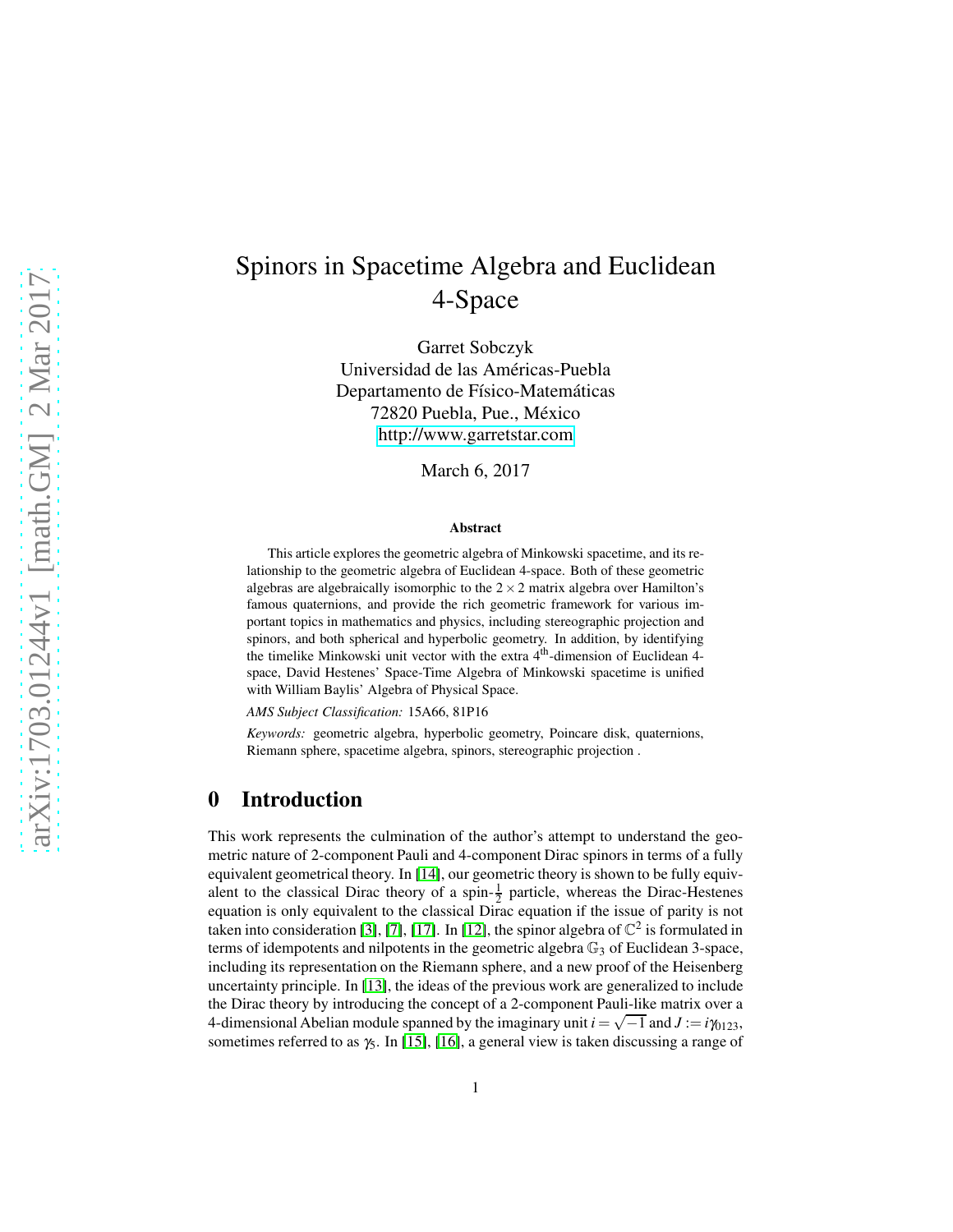topics such as the notion of a geometric spinor, some basic ideas of relativity, the Hopf fibration, and the concept of a group manifold.

The viewpoint adopted in all of the above mentioned work is that the geometric concept of number makes possible many new insights that are otherwise lost in a tangle of different obsolete formalisms. The *geometrization* of the real number system is accomplished by the following

Axiom: The real number system can be geometrically extended to include new, anti-commutative square roots of  $\pm 1$ , each new such square root representing the direction of a unit vector along orthogonal coordinate axes of a Euclidean or pseudo-Euclidean space.

This basic concept suggests, for example, the notation  $\mathbb{G}_3 := \mathbb{R}(\mathbf{e}_1, \mathbf{e}_2, \mathbf{e}_3)$  to define the geometric algebra  $\mathbb{G}_3$  by extending the real number system  $\mathbb R$  to include 3 new anti-commuting square roots of  $+1$ , denoted by  $e_1, e_2, e_3$ .

Section 1, introduces the geometric algebra  $\mathbb{G}_4$  of 4-dimensional Euclidean space  $\mathbb{R}^4$  in terms of 2 × 2 matrices over the quaternions, the unit quaternions being bivectors in the subalgebra  $\mathbb{G}_3$  of  $\mathbb{G}_4$ . Two *spectral bases* of  $\mathbb{G}_4$  are introduced, and formulas for the transformation between them are derived.

Section 2, introduces the fundamental formula for stereographic projection in  $\mathbb{R}^4$ and  $\mathbb{R}^{1,3}$ , and relates the geometric algebras  $\mathbb{G}_4$  of the 4-dimensional Euclidean space  $\mathbb{R}^4$  to the geometric algebra  $\mathbb{G}_{1,3}$  of Minkowski spacetime  $\mathbb{R}^{1,3}$ . In [\[3,](#page-14-0) p. 24], Hestenes introduces the the *spitting* of the space-time of the Pauli algebra  $\mathbb{G}_3$  into the even subalgebra of the geometric algebra  $\mathbb{G}_{1,3}$  of Minkowski spacetime. By identifying the timelike vector  $\gamma_0 \in \mathbb{R}^{1,3}$  with the vector  $\mathbf{e}_0 \in \mathbb{R}^4$ , essentially the same splitting is achieved in the geometric algebra G4. In this scenario, the spacelike Minkowski vectors <sup>γ</sup>*<sup>k</sup>* for  $k = 1, 2, 3$  become bivectors in  $\mathbb{G}_4^2$ . Except for a change in the metric, the fundamental equations governing stereographic projection in  $\mathbb{R}^{\overline{4}}$  and  $\mathbb{R}^{1,3}$  are identical. When considered in  $\mathbb{R}^{1,3}$ , stereographic projection projects the Poincare disk onto the positive unit hyperboloid of Minkowski spacetime, one of the 5 basic models of hyperbolic geometry [\[2\]](#page-14-1).

Section 3, studies classical 2-component spinors defined in terms of their equivalent *geometric spinors* in the geometric algebras  $\mathbb{G}_3$  and  $\mathbb{G}_{1,2}$ , sub-algebras of  $\mathbb{G}_4$  and  $\mathbb{G}_{1,3}$ , respectively. The Dirac bra-ket formalism is introduced and formulas, first derived in [\[12\]](#page-15-3) for the probability of finding a spin  $\frac{1}{2}$ -particle in a given state, are derived on the Bloch sphere *S* 2 , along with an analogous formula derived on the Minkowski hyperboloid *L* 2 .

Section 4, generalizes the idea of a 2-component geometric spinor, defined in the previous section in the algebras  $\mathbb{G}_3$  and  $\mathbb{G}_{1,2}$ , to the concept of a 2-component *quaternion-valued* spinor in the geometric algebras  $\mathbb{G}_4$  and  $\mathbb{G}_{1,3}$ . Quaternion-valued spinors have been considered by other authors, see for example [\[4\]](#page-14-2), [\[6\]](#page-14-3).

Section 5, derives the relationship between the classical 4-component Dirac spinors and the 2-component quaternion spinors defined in Section 4. It also relates the 2 component *E*-spinors, defined in [\[13\]](#page-15-4) directly to quaternion spinors.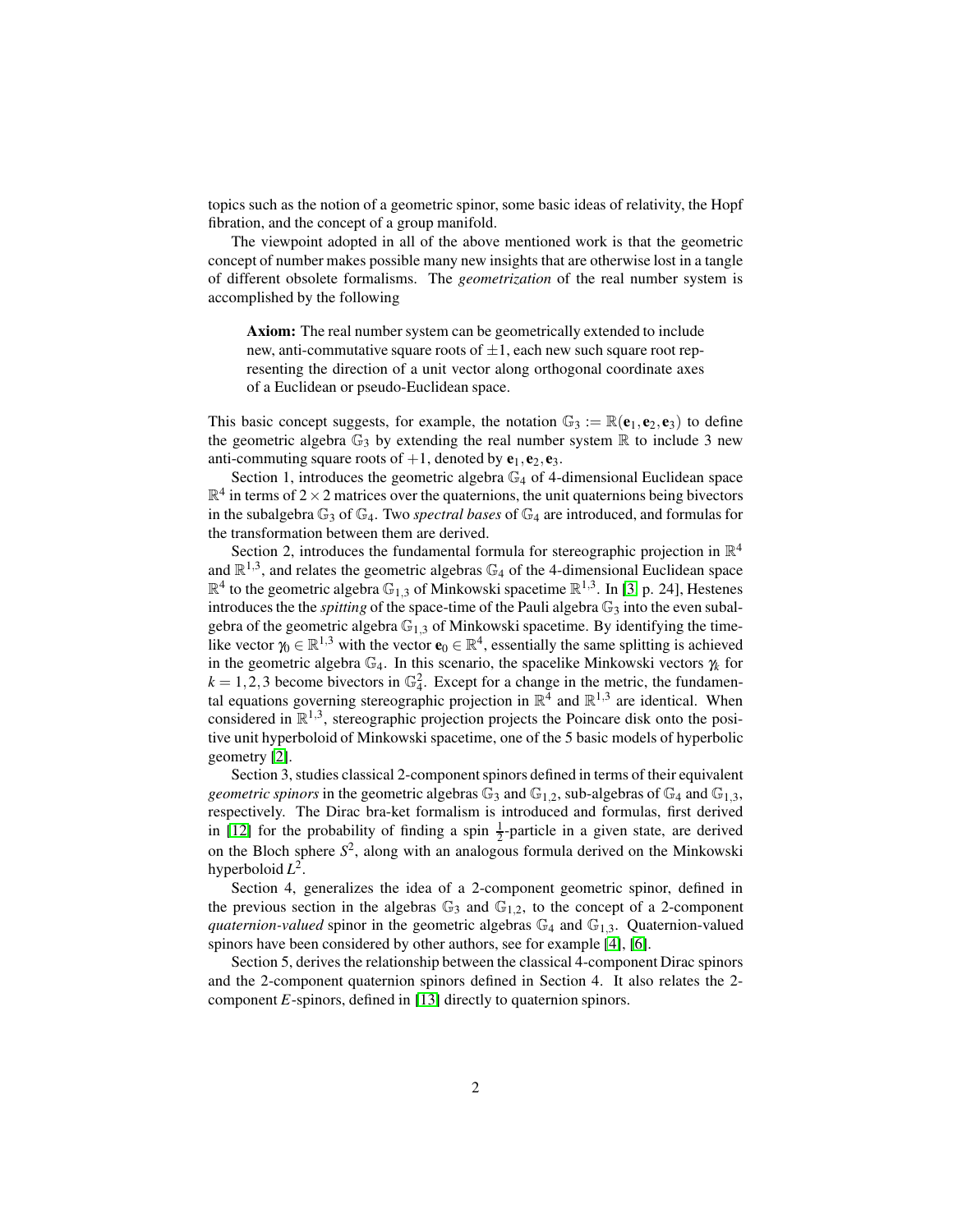### 1 Quaternions and Euclidean 4-space

The structure of the geometric algebra  $\mathbb{G}_4$  of Euclidean 4-space is beautifully expressed in terms of  $2 \times 2$  matrices over the quaternions  $\mathbb{H}$ . Here, quaternions are identified with bivectors in  $\mathbb{G}_3$ ,

$$
i\,{=}\,e_{23},\ \ j\,{=}\,e_{13},\ \ k\,{=}\,e_{12},
$$

so that

$$
\mathbb{H} := \mathbb{R}(\mathbf{e}_{23}, \mathbf{e}_{13}, \mathbf{e}_{12}) = \{q | q = x_0 + x_1 \mathbf{e}_{23} - x_2 \mathbf{e}_{13} + x_3 \mathbf{e}_{12}, \text{ for } x_0, x_1, x_2, x_3 \in \mathbb{R} \}.
$$

The minus sign in the third term of *q*, allows us to write

<span id="page-2-0"></span>
$$
q = x_0 + i\mathbf{x} = x_0 + I(\mathbf{x} \wedge \mathbf{e}_0)
$$
 (1)

where  $\mathbf{x} = x_1 \mathbf{e}_1 + x_2 \mathbf{e}_2 + x_3 \mathbf{e}_3$  is the *position vector* in the geometric subalgebra  $\mathbb{G}_3 :=$  $\mathbb{R}(\mathbf{e}_1,\mathbf{e}_2,\mathbf{e}_3) \subset \mathbb{G}_4$ , with  $i := \mathbf{e}_{123}$  and  $I := \mathbf{e}_{0123}$ . When working in  $\mathbb{G}_4$ , or in its subalgebra G3, the operation of *reverse* the order of the product of vectors of an element  $g \in \mathbb{G}_4$  is always denoted by  $g^{\dagger}$ .

A *spectral basis* of  $\mathbb{G}_4$  over the quaternions is

<span id="page-2-1"></span>
$$
\begin{pmatrix} 1 \\ i \end{pmatrix} \mathbf{e}_{+} (1 - i) = \begin{pmatrix} \mathbf{e}_{+} & -i\mathbf{e}_{-} \\ i\mathbf{e}_{+} & \mathbf{e}_{-} \end{pmatrix}, \tag{2}
$$

where the idempotents  $\mathbf{e}_{\pm} := \frac{1}{2}(1 \pm \mathbf{e}_0)$  are defined in terms of the unit vector  $\mathbf{e}_0 \in \mathbb{G}_4$ . The matrices quaternion  $[\mathbf{e}_{\mu}]$  for  $\mu = 0, 1, 2, 3$  are

$$
[\mathbf{e}_0] = \begin{pmatrix} 1 & 0 \\ 0 & -1 \end{pmatrix}, [\mathbf{e}_1] = \begin{pmatrix} 0 & \mathbf{e}_{23} \\ -\mathbf{e}_{23} & 0 \end{pmatrix}, [\mathbf{e}_2] = \begin{pmatrix} 0 & -\mathbf{e}_{13} \\ \mathbf{e}_{13} & 0 \end{pmatrix}, [\mathbf{e}_3] = \begin{pmatrix} 0 & \mathbf{e}_{12} \\ -\mathbf{e}_{12} & 0 \end{pmatrix}.
$$

This spectral basis for  $\mathbb{G}_4$  is different than the basis introduced by P. Lounesto in [\[5,](#page-14-4) p.86]

The matrices of any of the other bases elements of  $\mathbb{G}_4$  are then easily recovered by taking sums of products of the matrices  $[e_\mu]$ . The matrix  $[q]$  of the quaternion [\(1\)](#page-2-0) is particularly simple, as is the matrix [*i*] of *i*. We have

$$
[q] = \begin{pmatrix} q & 0 \\ 0 & q \end{pmatrix}
$$
, and  $[i] = \begin{pmatrix} 0 & -1 \\ 1 & 0 \end{pmatrix}$ .

We can now solve for the matrix [**x**] of any position vector  $\mathbf{x} \in \mathbb{R}^3$ ,

$$
[\mathbf{x}] = -[i]([q] - [x_0]) = \begin{pmatrix} 0 & 1 \\ -1 & 0 \end{pmatrix} \begin{pmatrix} i\mathbf{x} & 0 \\ 0 & i\mathbf{x} \end{pmatrix} = \begin{pmatrix} 0 & i\mathbf{x} \\ -i\mathbf{x} & 0 \end{pmatrix}.
$$

A general vector  $x := x_0 \mathbf{e}_0 + \mathbf{x} \in \mathbb{R}^4$  has the matrix

$$
[x]_e = \begin{pmatrix} x_0 & i\mathbf{x} \\ -i\mathbf{x} & -x_0 \end{pmatrix},\tag{4}
$$

with respect to the spectral basis [\(2\)](#page-2-1) defined by the primitive idempotents  $e_{\pm}$ .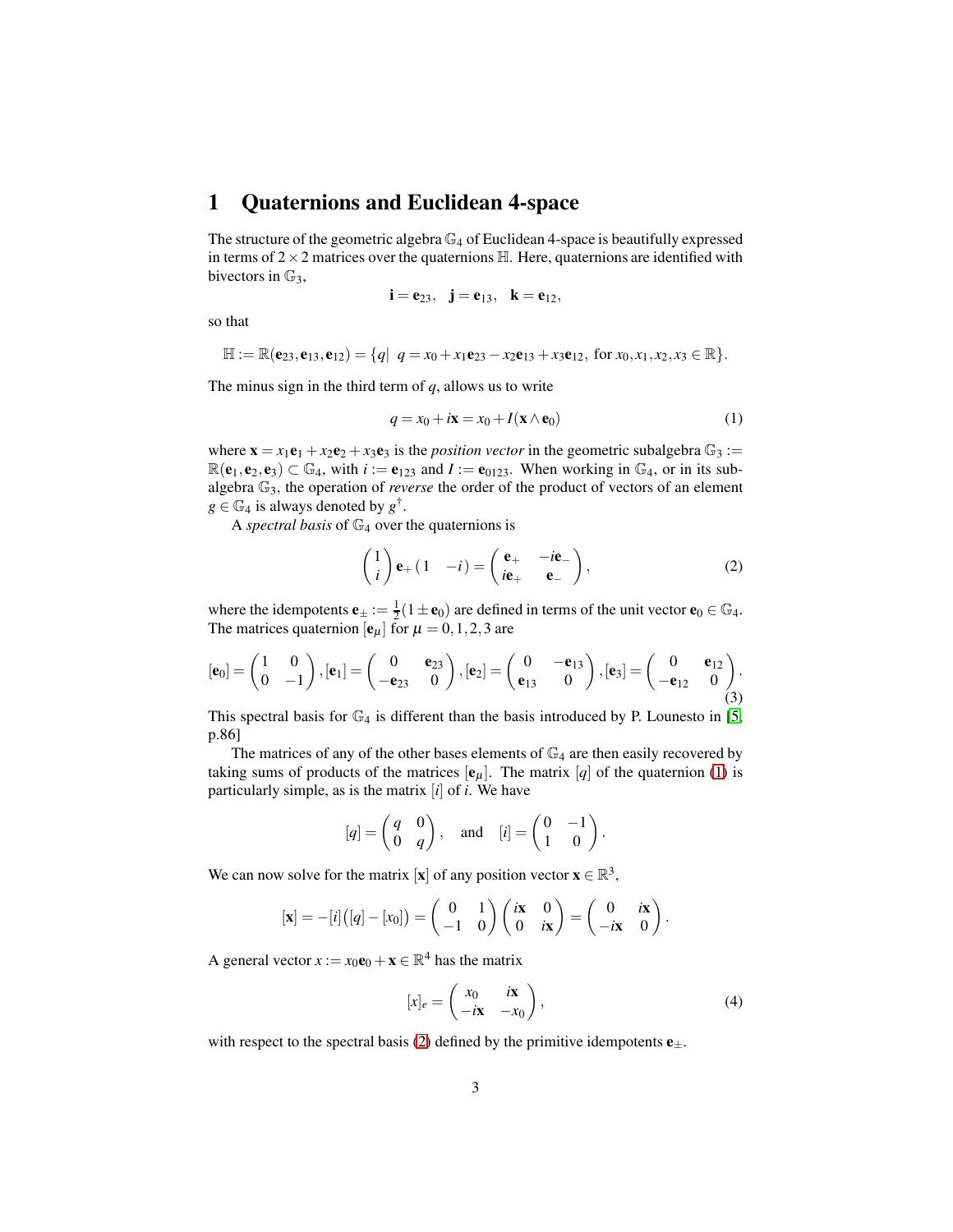Another, closely related quaternion spectral basis of  $\mathbb{G}_4$  that was used in [\[16\]](#page-15-6), is

<span id="page-3-0"></span>
$$
\begin{pmatrix} 1 \\ \mathbf{e}_0 \end{pmatrix} I_+ \begin{pmatrix} 1 & \mathbf{e}_0 \end{pmatrix} = \begin{pmatrix} I_+ & \mathbf{e}_0 I_- \\ \mathbf{e}_0 I_+ & I_- \end{pmatrix}.
$$
 (5)

The general vector  $x = x_0 \mathbf{e}_0 + \mathbf{x} \in \mathbb{R}^4$  has the quaternion matrix

$$
[x]_I = \begin{pmatrix} 0 & x_0 + i\mathbf{x} \\ x_0 - i\mathbf{x} & 0 \end{pmatrix},\tag{6}
$$

with respect to this spectral basis defined by the idempotents  $I_{\pm}$ . It follows that

$$
x = (1 \quad i) \mathbf{e}_{+}[x]_{e} \begin{pmatrix} 1 \\ -i \end{pmatrix} = (1 \quad \mathbf{e}_{0}) I_{+}[x]_{I} \begin{pmatrix} 1 \\ \mathbf{e}_{0} \end{pmatrix}.
$$

Multiplying this equation on the left and right by the appropriate column and row vectors, we find that

$$
\begin{pmatrix} 1 & i \ -i & 1 \end{pmatrix} \mathbf{e}_{+}[x]_{e} \begin{pmatrix} 1 & i \ -i & 1 \end{pmatrix} = \begin{pmatrix} 1 & \mathbf{e}_{0} \\ -i & \mathbf{e}_{0}i \end{pmatrix} I_{+}[x]_{I} \begin{pmatrix} 1 & i \ \mathbf{e}_{0} & \mathbf{e}_{0}i \end{pmatrix}.
$$

Next, we multiply the left and right sides of this result by  $e_+$ , and simplify, to get

$$
\mathbf{e}_{+}[x]_{e} = \mathbf{e}_{+}\begin{pmatrix} 1 & 1 \\ -I & I \end{pmatrix} I_{+}[x]_{I} \begin{pmatrix} 1 & -I \\ 1 & I \end{pmatrix} \mathbf{e}_{+} = \mathbf{e}_{+} I_{+} \mathbf{e}_{+} \begin{pmatrix} 1 & 1 \\ -1 & 1 \end{pmatrix} [x]_{I} \begin{pmatrix} 1 & -1 \\ 1 & 1 \end{pmatrix}.
$$

Taking the conjugate of this last equation by multipling on the left and right by *i* and −*i* then gives

$$
\mathbf{e}_{-}[x]_e = \mathbf{e}_{-}I_{-}\mathbf{e}_{-}\begin{pmatrix} 1 & 1 \ -1 & 1 \end{pmatrix}[x]_I\begin{pmatrix} 1 & -1 \ 1 & 1 \end{pmatrix}.
$$

Adding together these last two results, and noting that  $e_+I_+e_+ + e_-I_-e_- = \frac{1}{2}$ , gives the desired relationship

<span id="page-3-1"></span>
$$
[x]_e = A[x]_I A^{-1},\tag{7}
$$

where

$$
A = \frac{1}{\sqrt{2}} \begin{pmatrix} 1 & 1 \\ -1 & 1 \end{pmatrix} \text{ and } A^{-1} = \frac{1}{\sqrt{2}} \begin{pmatrix} 1 & -1 \\ 1 & 1 \end{pmatrix}
$$

are unitary matrices. It follows that the matrix  $[g]_I$  is related to the matrix  $[g]_e$ , for any element  $g \in \mathbb{G}_4$ , by the same equation.

An interesting relationship between the spectral bases [\(2\)](#page-2-1) and [\(5\)](#page-3-0) is given by

$$
\begin{pmatrix} I_+ & \mathbf{e}_0 I_- \\ \mathbf{e}_0 I_+ & I_- \end{pmatrix} = \begin{pmatrix} i_- \\ i_+ \end{pmatrix} (\mathbf{e}_+ + i\mathbf{e}_- \mathbf{e}_+ - i\mathbf{e}_-).
$$

Even more simply,

$$
I_+ = 2i_-{\bf e}_+i_+ \quad \iff \quad {\bf e}_+ = 2i_+I_+i_-,
$$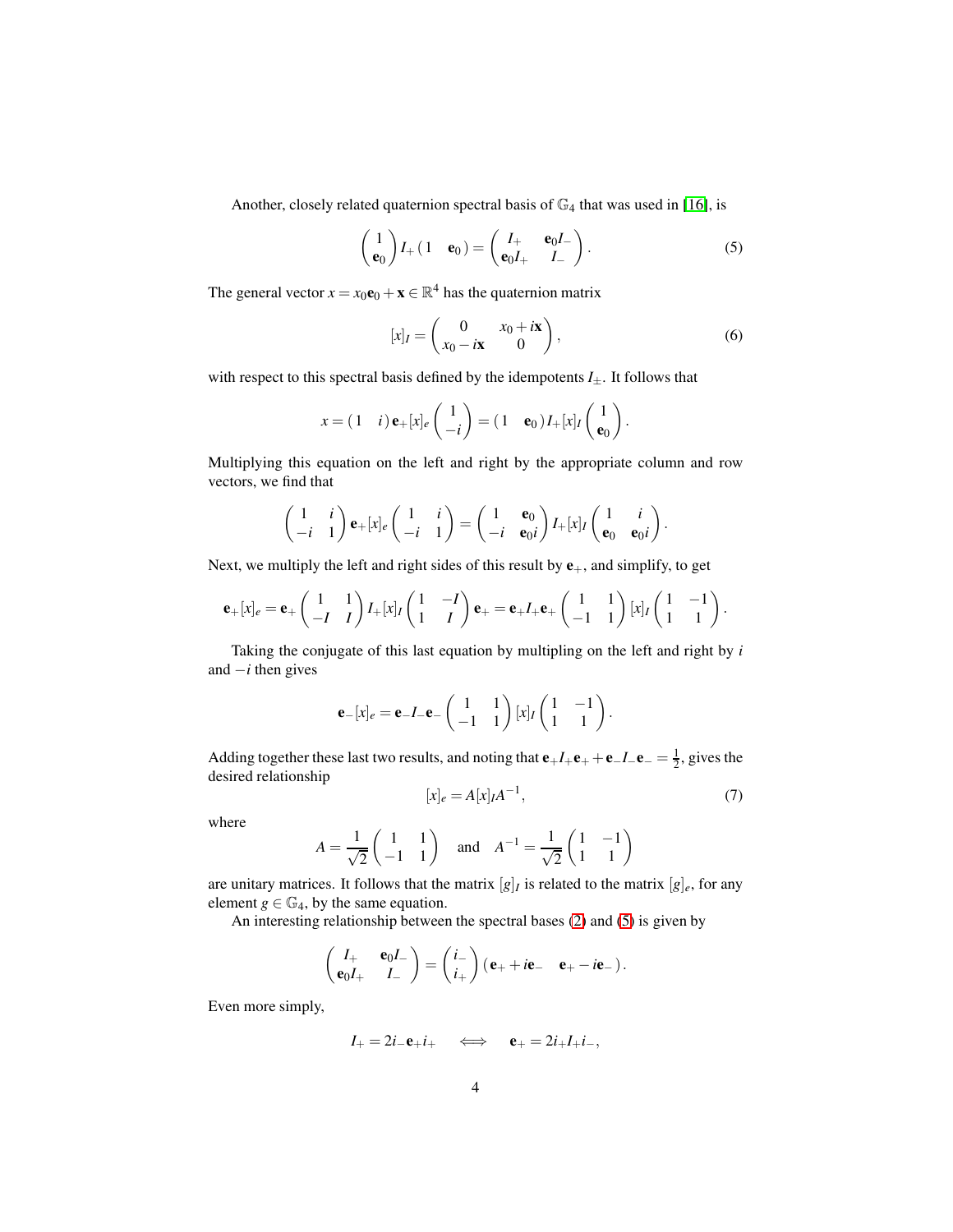where  $i_{\pm} := \frac{1}{2}(1 \pm i)$  which can be used to derive the relationship

<span id="page-4-0"></span>
$$
\begin{pmatrix} \mathbf{e}_{+} & -i\mathbf{e}_{-} \\ i\mathbf{e}_{+} & \mathbf{e}_{-} \end{pmatrix} = 2\begin{pmatrix} i_{+} \\ -i_{-} \end{pmatrix}I_{+} (i_{-} -i_{+}) = B\begin{pmatrix} I_{+} & \mathbf{e}_{0}I_{-} \\ \mathbf{e}_{0}I_{+} & I_{-} \end{pmatrix}B^{*},
$$
(8)

for the *singular* matrix

$$
B=\frac{\sqrt{2}}{2}\left(\begin{array}{cc} i_+ & i_- \\ -i_- & i_+\end{array}\right),
$$

where  $B^* = \overline{B}^T$ . The change of the spectral basis formula [\(8\)](#page-4-0), involving the singular matrix *B*, is quite different than the change of the coordinates formula [\(7\)](#page-3-1) with the invertible unitary matrix *A*.

#### 2 Stereographic projection

The geometric algebra  $\mathbb{G}_4$  of Euclidean 4-space  $\mathbb{R}^4$ , and the spacetime geometric algebra  $\mathbb{G}_{1,3}$  of the *pseudo-Euclidean* space  $\mathbb{R}^{1,3}$  are algebraically isomorphic. We have

<span id="page-4-1"></span>
$$
\mathbb{G}_4 = \mathbb{R}(\mathbf{e}_0, \mathbf{e}_1, \mathbf{e}_2, \mathbf{e}_3) = \mathbb{R}(\gamma_0, \gamma_{10}, \gamma_{20}, \gamma_{30}) = \mathbb{R}(\gamma_0, \gamma_1, \gamma_2, \gamma_3) = \mathbb{G}_{1,3},\tag{9}
$$

where  $\mathbf{e}_0 \equiv \gamma_0$  and  $\mathbf{e}_k \equiv \gamma_{k0}$  for  $k = 1, 2, 3$ . Except for a renaming of the generating elements of  $\mathbb{G}_4$ , they are the same as the elements in the geometric algebra  $\mathbb{G}_{1,3}$  of Minkowski spacetime, also called *Space-Time Algebra* (STA), [\[3\]](#page-14-0). When working in the geometric algebra  $\mathbb{G}_{1,3}$ , or in its sub-algebra  $\mathbb{G}_{1,2}$ , the operation of *reverse* of an element  $g \in \mathbb{G}_{1,3}$  is always denoted by  $\tilde{g}$ . Of course, this is a different operation than the operation of reverse in  $\mathbb{G}_4$  denoted by  $g^{\dagger}$ .

Using the algebraic isomorphism [\(9\)](#page-4-1) to solve for the spacetime Dirac vectors in  $\mathbb{G}_4$ , we find that

$$
\mathbf{e}_0 = \gamma_0, \quad \text{and} \quad \mathbf{e}_{k0} = \gamma_{k0} \gamma_0 = \gamma_k,
$$

so that

<span id="page-4-2"></span>
$$
\mathbb{G}_{1,3} = \mathbb{R}(\gamma_0, \gamma_1, \gamma_2, \gamma_3) = \mathbb{R}(\mathbf{e}_0, \mathbf{e}_{10}, \mathbf{e}_{20}, \mathbf{e}_{30}) = \mathbb{R}(\mathbf{e}_0, \mathbf{e}_1, \mathbf{e}_2, \mathbf{e}_3) = \mathbb{G}_4.
$$
 (10)

Note the peculiar role of the vector  $e_0 \in \mathbb{G}_4$ , which is identified with the timelike Minkowski vector  $\gamma_0 \in \mathbb{G}_{1,3}$ . Contrast this with the identification of the spacetime Minkowski vectors  $\gamma_k$  with the Euclidean bivectors  $e_{k0}$  for  $k = 1, 2, 3$ .

All calculations in this paper are carried out in the geometric algebras  $\mathbb{G}_4 := \mathbb{G}(\mathbb{R}^4)$ of the Euclidean space  $\mathbb{R}^4$ , or in  $\mathbb{G}_{1,3} := \mathbb{G}(\mathbb{R}^{1,3})$  of the pseudo-Euclidean space  $\mathbb{R}^{1,3}$ . Since we have identified the elements of  $\mathbb{G}_{1,3}$  with elements in  $\mathbb{G}_4$  in [\(9\)](#page-4-1) and [\(10\)](#page-4-2), all calculations could be carried out exclusively in either of these geometric algebras, but for reasons of clarity we do not attempt this here.

The basic equation governing stereographic projection of the unit 3-sphere  $S^3$  in  $\mathbb{R}^4$ into the flat *xyz*-space of  $\mathbb{R}^3$ , is

<span id="page-4-3"></span>
$$
\mathbf{m} = \frac{2}{\hat{\mathbf{a}} + \mathbf{e}_0},\tag{11}
$$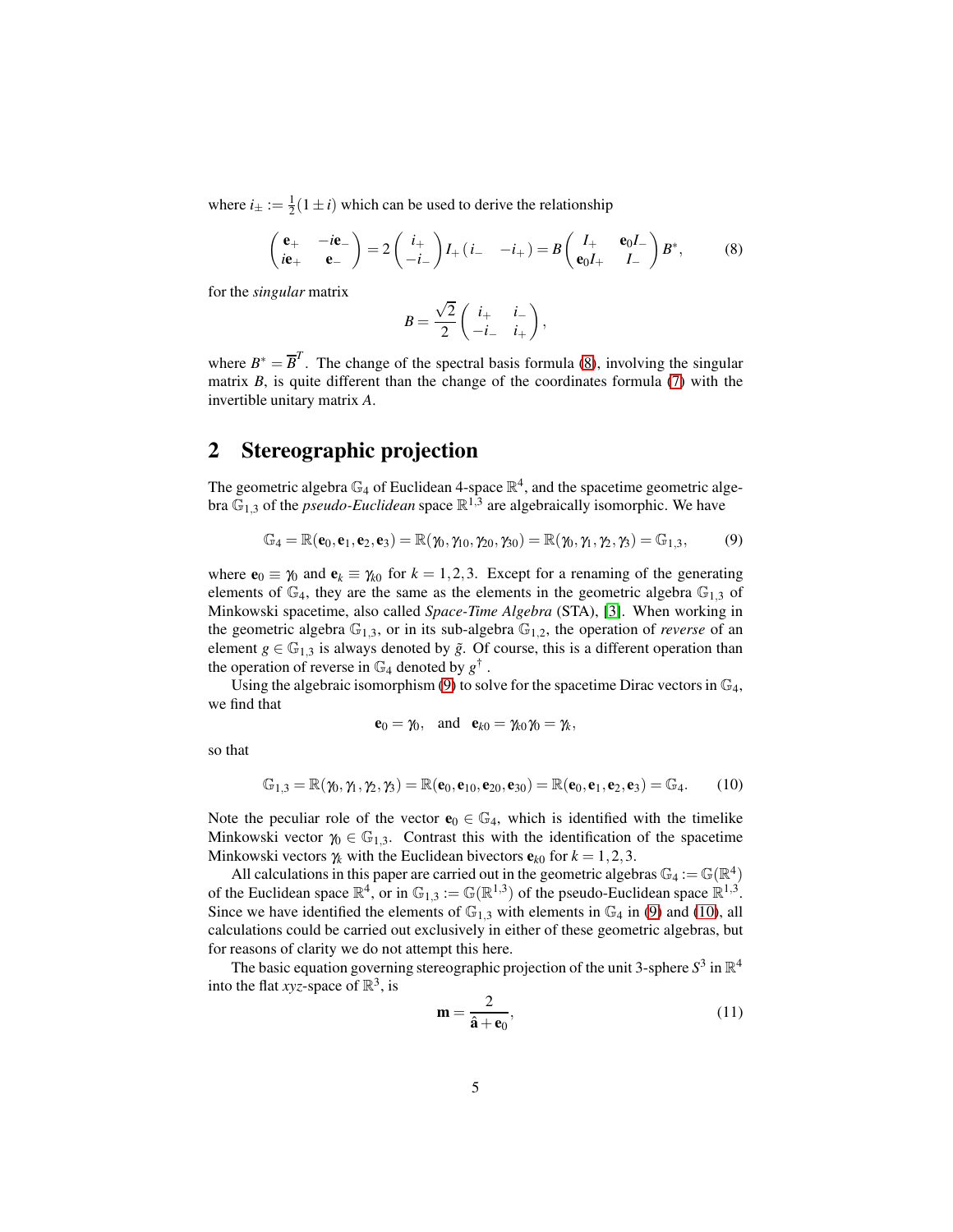

<span id="page-5-1"></span>Figure 1: Stereographic Projection from the South Pole at −e<sup>3</sup> to the *xy*-plane.

where  $\hat{\mathbf{a}} \in S^3$ . Equation [\(11\)](#page-4-3) implies that  $\mathbf{m} \cdot \mathbf{e}_0 = 1$ , since rationalizing the denominator gives

$$
\mathbf{m} = \frac{2(\hat{\mathbf{a}} + \mathbf{e}_0)}{(\hat{\mathbf{a}} + \mathbf{e}_0)^2} = \frac{\hat{\mathbf{a}} + \mathbf{e}_0}{1 + \mathbf{e}_0 \cdot \hat{\mathbf{a}}},
$$

so that

<span id="page-5-0"></span>
$$
\mathbf{m} = \frac{2}{\hat{\mathbf{a}} + \mathbf{e}_0} = \mathbf{x}_m + \mathbf{e}_0 \tag{12}
$$

where  $\mathbf{x}_m \in \mathbb{R}^3$  is the stereographic projection from the point  $-\mathbf{e}_0$ . The point  $\mathbf{x}_m$  is also the orthogonal projection of **m** along the  $e_0$  axis.

The basic equation [\(12\)](#page-5-0) further implies that

<span id="page-5-2"></span>
$$
\hat{\mathbf{a}} = \frac{\mathbf{m}(2 - \mathbf{m}\mathbf{e}_0)}{\mathbf{m}^2} = \hat{\mathbf{m}}\mathbf{e}_0\hat{\mathbf{m}} = e^{\theta \hat{\mathbf{x}}_m \mathbf{e}_0} \mathbf{e}_0, \tag{13}
$$

where  $e^{\theta \hat{\mathbf{x}}_m \mathbf{e}_0} := (\hat{\mathbf{m}} \mathbf{e}_0)^2$ . The two sided *half-angle* form of this relationship is

<span id="page-5-4"></span>
$$
\hat{\mathbf{a}} = \hat{\mathbf{m}}\mathbf{e}_0\hat{\mathbf{m}} = (\hat{\mathbf{m}}\mathbf{e}_0)\mathbf{e}_0(\mathbf{e}_0\hat{\mathbf{m}}) = e^{\frac{\theta \hat{\mathbf{x}}_m \mathbf{e}_0}{2}}\mathbf{e}_0 e^{-\frac{\theta \hat{\mathbf{x}}_m \mathbf{e}_0}{2}}.
$$
(14)

The *rotor*  $e^{\theta \hat{\mathbf{x}}_m \mathbf{e}_0}$  rotates the North Pole at  $\mathbf{e}_0 \in S^3$ ,  $\theta$  radians into the point  $\hat{\mathbf{a}} \in S^3$ . In Figure [1,](#page-5-1) we have replaced  $e_0$  with  $e_3$  and taken a cross-section of the Riemann 2sphere  $S^2$  in  $\mathbb{R}^3$ , in the plane of the bivector  $\hat{\mathbf{x}}_m \wedge \mathbf{e}_3$  through the origin. We see that the stereographic projection from the South pole at the point  $-e_3$ , to the point  $\hat{a}$  on the Riemann sphere, passes through the point  $x_m = \text{proj}(m)$  of the point **m** onto the  $xy$ -plane through the origin with the normal vector  $e_3$ . Stereographic projection is just one example of conformal mappings, which have important generalizations in higher dimensions [\[10,](#page-15-7) [11\]](#page-15-8).

Returning to the geometric algebra  $\mathbb{G}_4$ , we expand  $e^{\theta \hat{\mathbf{x}}_m \mathbf{e}_0}$  getting

<span id="page-5-3"></span>
$$
e^{\theta \hat{\mathbf{x}}_m \mathbf{e}_0} = \cos \theta + \hat{\mathbf{x}}_m \mathbf{e}_0 \sin \theta = \frac{1 - \mathbf{x}_m^2 + 2 \mathbf{x}_m \mathbf{e}_0}{1 + \mathbf{x}_m^2},
$$
(15)

so that

$$
\cos \theta = \frac{1 - \mathbf{x}_m^2}{1 + \mathbf{x}_m^2}, \quad \sin \theta = \frac{2|\mathbf{x}_m|}{1 + \mathbf{x}_m^2},
$$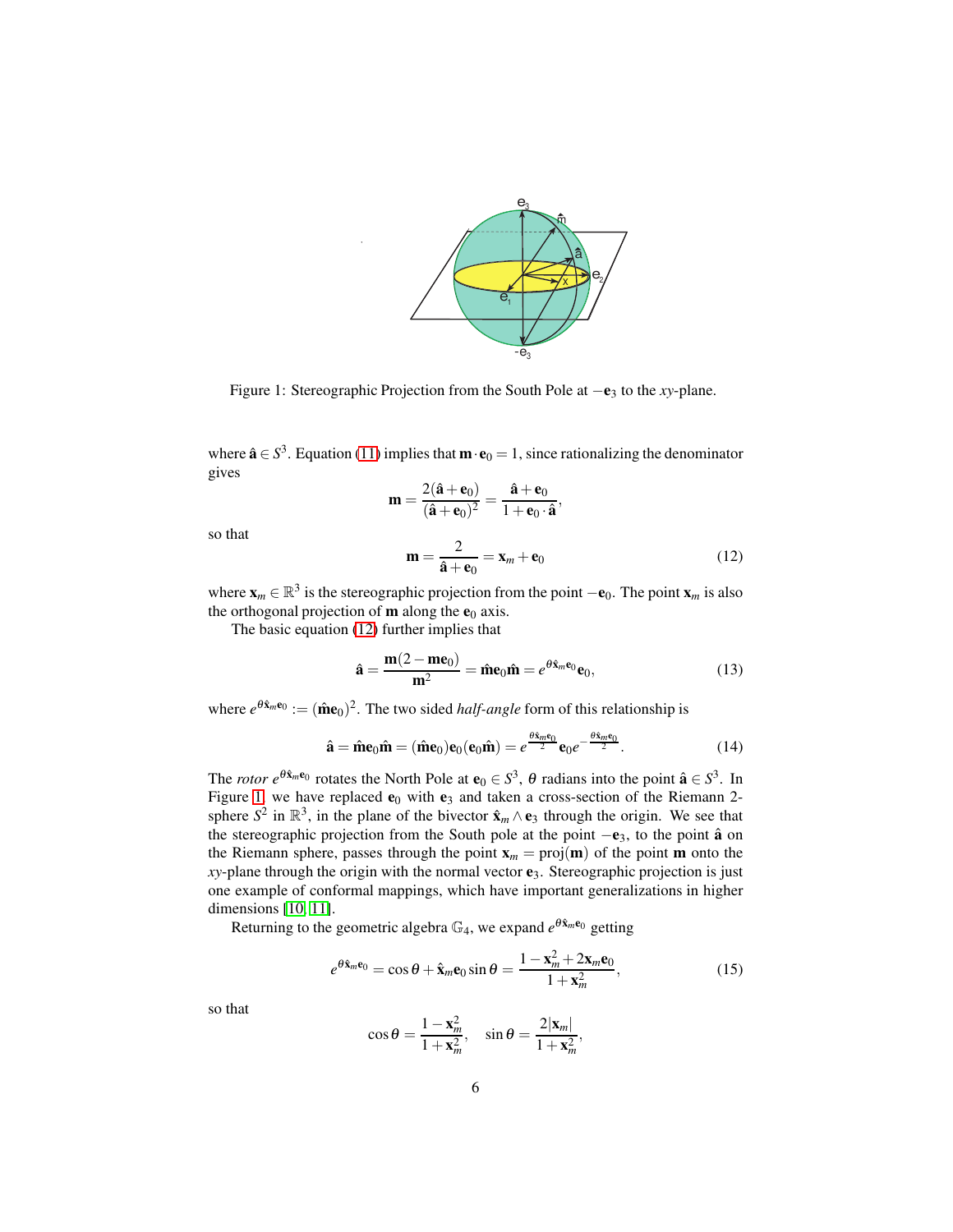where  $0 \le \theta < \pi$  is the positive angle measured from the North Pole  $e_0$  to the point  $\hat{\mathbf{a}} \in S^3$ .

Using [\(13\)](#page-5-2) and [\(15\)](#page-5-3),  $\hat{\mathbf{a}} = \frac{(1 - x_m^2)\mathbf{e}_0 + 2\mathbf{x}_m}{1 + x_m^2}$  which we use to calculate

<span id="page-6-3"></span>
$$
d\hat{\mathbf{a}} = \frac{2(1 + \mathbf{x}_m^2)d\mathbf{x}_m - 4(\mathbf{x}_m + \mathbf{e}_0)\mathbf{x}_m \cdot d\mathbf{x}_m}{(1 + \mathbf{x}_m^2)^2} \text{ and } (d\hat{\mathbf{a}})^2 = \frac{4d\mathbf{x}_m^2}{(1 + \mathbf{x}_m^2)^2},\qquad(16)
$$

giving the differential of arc and the Euclidean metric on  $S<sup>3</sup>$  in terms of the parameter  $\mathbf{x}_m \in \mathbb{R}^3$ .

We have been exploring the geometry of the 3-dimensional sphere  $S^3$  in  $\mathbb{R}^4$ . Turning attention to the 3-hyperboloid  $L^3 \subset \mathbb{R}^{1,3}$ , defined by

$$
L^3 = \{\hat{a} | \hat{a}^2 = 1\}
$$

where  $\hat{a} = a_0 \gamma_0 + a_1 \gamma_1 + a_2 \gamma_2 + a_3 \gamma_3$  for  $a_\mu \in \mathbb{R}$ ,  $\mu = 0, 1, 2, 3$ , and  $a_0 \ge 1$ . Because of [\(10\)](#page-4-2), it is possible to carry out all calculations in the geometric  $\mathbb{G}_4$ , but it is simpler to work directly in  $\mathbb{G}_{1,3}$ .

By rewriting the basic equation [\(12\)](#page-5-0) in the form

$$
m = \frac{2}{\hat{a} + \gamma_0} = x_m + \gamma_0,\tag{17}
$$

where now  $x_m \in \mathbb{R}^{0,3}$ , the same calculations for stereographic projection in  $\mathbb{R}^4$  can be carried over to  $\mathbb{R}^{1,3}$ . All of the arguments used to derive [\(13\)](#page-5-2), [\(14\)](#page-5-4) and [\(15\)](#page-5-3) still apply, except in [\(15\)](#page-5-3) we need to change the trigonometric functions to hyperbolic trigonometric functions. Thus,

<span id="page-6-1"></span>
$$
m = \frac{2}{\hat{a} + \gamma_0} = x_m + \gamma_0 \quad \Longleftrightarrow \quad \hat{a} = \hat{m}\gamma_0 \hat{m} = e^{\phi \hat{\mathbf{x}}_m} \gamma_0, \tag{18}
$$

where  $\hat{\mathbf{x}} = \hat{x}_m \gamma_0$  is a vector in  $\mathbb{G}_3^1$ , or a bivector in  $\mathbb{G}_{1,3}^2$ , and

<span id="page-6-0"></span>
$$
e^{\phi \hat{\mathbf{x}}_m} = \cosh \phi + \hat{\mathbf{x}}_m \sinh \phi = (\hat{m}\gamma_0)^2. \tag{19}
$$

The two sided *half-angle* form of this relationship is

$$
\hat{a} = \hat{m}\gamma_0\hat{m} = (\hat{m}\gamma_0)\gamma_0(\gamma_0\hat{m}) = e^{\frac{\phi \hat{\mathbf{x}}_m}{2}}\gamma_0 e^{-\frac{\phi \hat{\mathbf{x}}_m}{2}}.
$$

Expanding  $e^{\phi \hat{\mathbf{x}}_m} = (\hat{m} \gamma_0)^2$  in [\(19\)](#page-6-0), we find that

<span id="page-6-2"></span>
$$
e^{\phi \hat{\mathbf{x}}_m} = \cosh \phi + \hat{\mathbf{x}}_m \sinh \phi = (\hat{m}\gamma_0)^2 = \frac{(1 + \mathbf{x}_m)^2}{1 - \mathbf{x}_m^2} = \frac{1 + \mathbf{x}_m^2 + 2\mathbf{x}_m}{1 - \mathbf{x}_m^2},
$$
(20)

where  $0 \le \phi \lt \infty$  is the hyperbolic angle between  $\gamma_0$  and  $\hat{a}$  in  $L^3$ . It follows that

$$
\cosh \phi = \frac{1 + \mathbf{x}_m^2}{1 - \mathbf{x}_m^2}, \quad \text{and} \quad \sinh \phi = \frac{2|\mathbf{x}_m|}{1 - \mathbf{x}_m^2}.
$$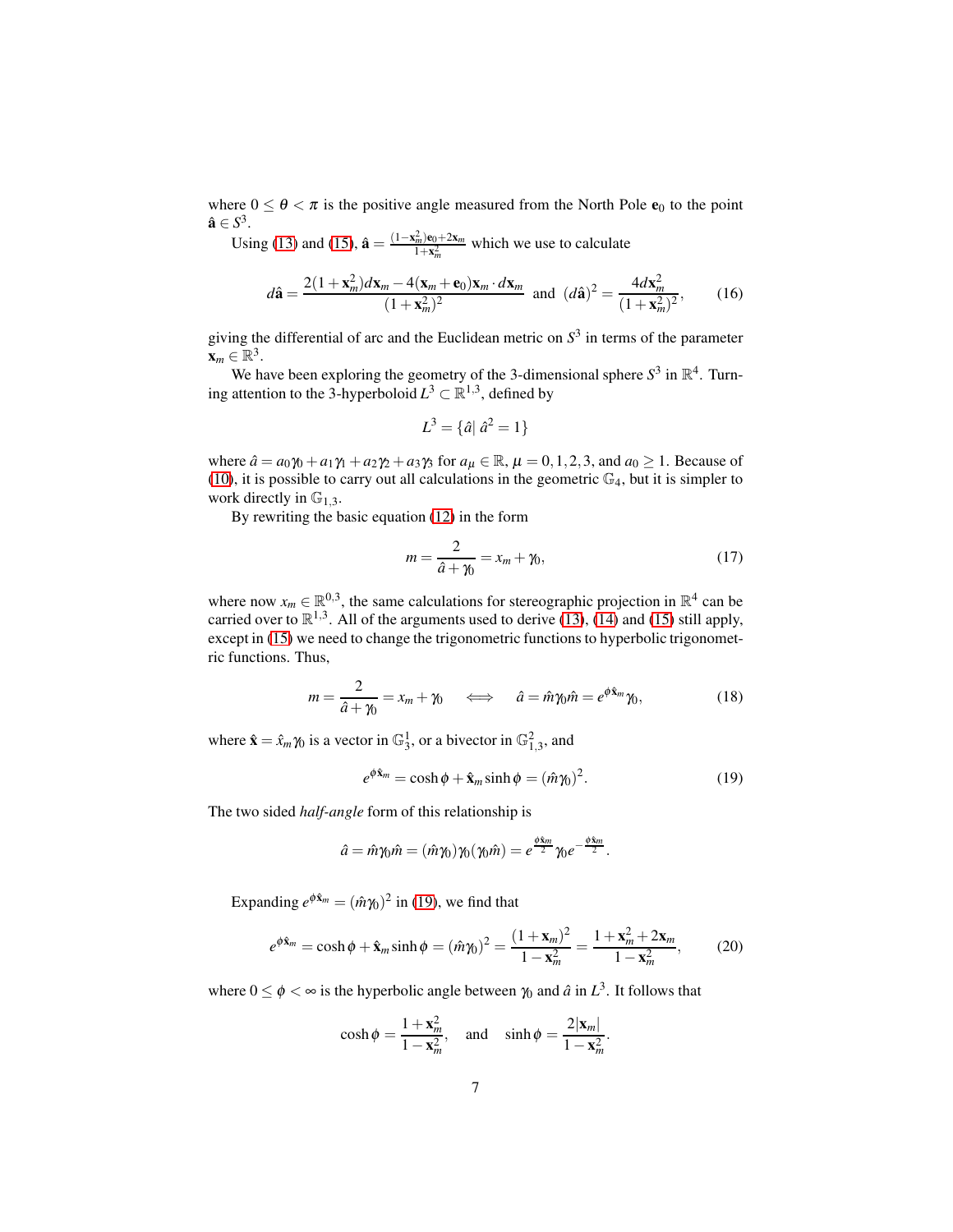

<span id="page-7-0"></span>Figure 2: Stereographic Projection on the ray from the South Pole at −e<sub>0</sub> to the 3plane at  $x \in \mathbb{R}^{0,3}$ , and onto the the hyperboloid at the point  $\hat{a}$ . We are making the identification  $\mathbf{e} = \mathbf{e}_0 = \gamma_0$ . Also shown are various well-known models of hyperbolic geometry, labeled by L, K, H, I and S. The idea for this Figure is borrowed from [\[2\]](#page-14-1).

The rotor  $e^{\phi \hat{\mathbf{x}}_m}$  *boosts*  $\gamma_0 \in L^3$ ,  $\phi$  *hyperbolic* radians into  $\hat{a} \in L^3$ . Clearly,  $\hat{m}$  is defined for all  $x_m \in \mathbb{R}^{0,3}$  in the *open* unit 3-sphere  $x_m^2 < 1$ . Figure [2](#page-7-0) shows a cross-section of the 3-hyperboloid, taken in the plane of the bivector  $\hat{\mathbf{x}} = \hat{x}_m \gamma_0$ , through the origin. We see that the stereographic projection from the pole at the point  $-\gamma_0$ , to the point  $\hat{a}$  on the hyperboloid, passes through the point  $x_m = \text{proj}(m)$  of the point *m* onto the *xyz*plane through the origin with the normal vector  $\gamma_0$ . Figure [3](#page-8-0) shows the stereographic projection of the arc of a circle orthogonal to the circle bounding the Poincare disk into the corresponding geodesic hyperbola in *L* 2 .

Using [\(18\)](#page-6-1) and [\(20\)](#page-6-2),  $\hat{a} = \frac{(1 + x_m^2)\hat{v} + 2x_m\hat{v}}{1 - x^2}$  $\frac{1}{1-x_m^2}$  which we use to calculate

<span id="page-7-1"></span>
$$
d\hat{a} = \frac{2(1 - \mathbf{x}_m^2)dx_m + 4(x_m + \gamma_0)\mathbf{x}_m \cdot d\mathbf{x}_m}{(1 - \mathbf{x}_m^2)^2}, \ (d\hat{a})^2 = \frac{-4d\mathbf{x}_m^2}{(1 - \mathbf{x}_m^2)^2}
$$
(21)

giving the differential of arc and the hyperbolic metric on  $L^3$  in terms of the parameter  $\mathbf{x}_m \in \mathbb{R}^3$ , where  $x_m := \mathbf{x}_m \gamma_0 \in \mathbb{R}^{0,3}$  and  $dx_m := d\mathbf{x}_m \gamma_0 \in \mathbb{R}^{0,3}$ . Note that the minus sign arises in [\(21\)](#page-7-1) because of the hyperbolic metric on hyperboloid  $L^3$ . Contrast this with the closely related formula [\(16\)](#page-6-3) for the sphere  $S^3$ .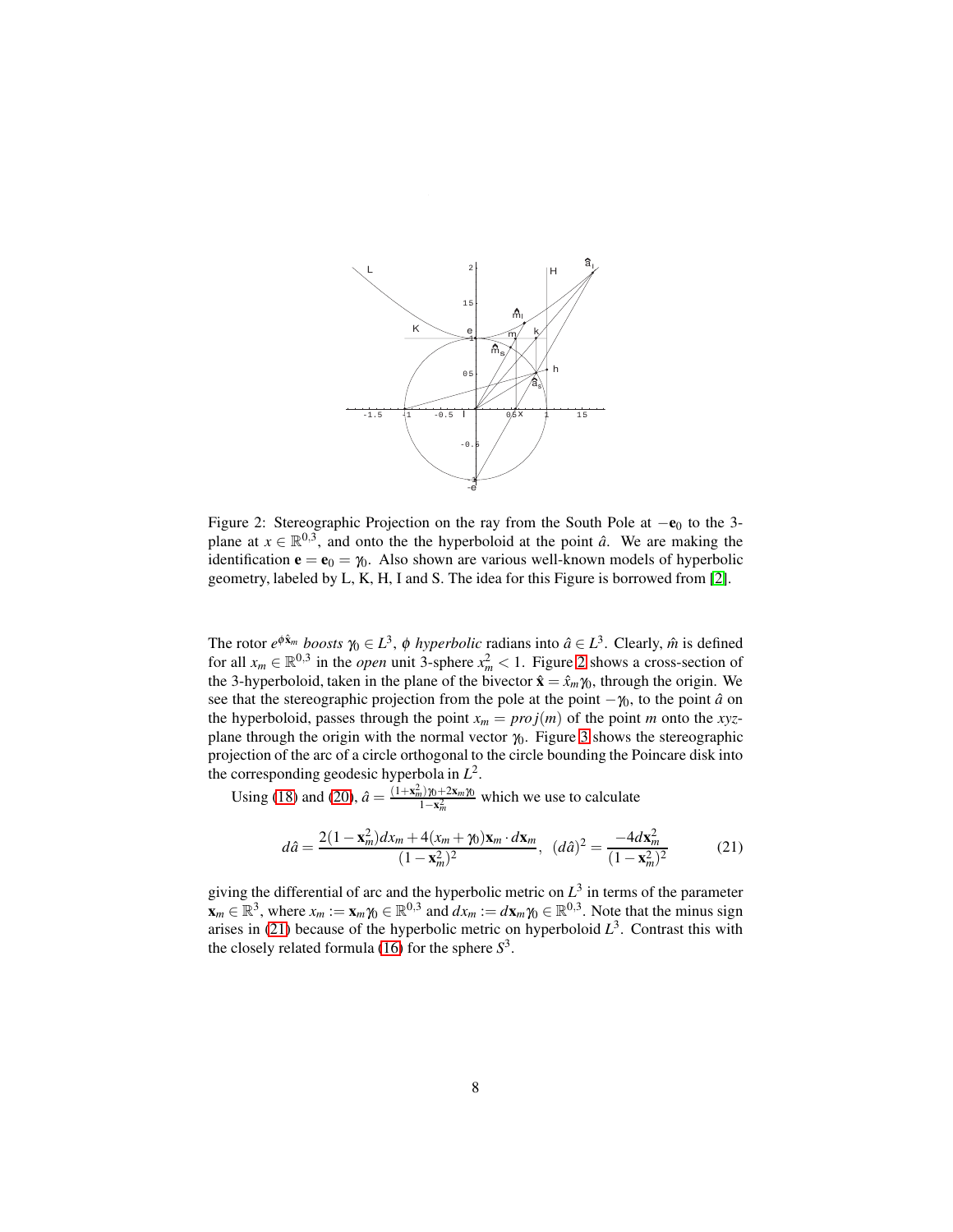

<span id="page-8-0"></span>Figure 3: Stereographic Projection from  $-\gamma_0$ , of the circular arc in the Poincare disk in  $\mathbb{R}^{0,2}$ , to the geodesic hyperbola on the hyperboloid  $L^2$  in  $\mathbb{R}^{1,2}$ . (From Wikipedia: "Poincare disk model".)

#### 3 Geometric spinors

We now restrict ourselves to geometric sub-algebras of  $\mathbb{G}_4$  and  $\mathbb{G}_{1,3}$ . Consider

$$
\mathbb{G}_3=\mathbb{R}(\textbf{e}_1,\textbf{e}_2,\textbf{e}_3)\subset \mathbb{G}_4,\quad \text{and}\quad \mathbb{G}_{1,2}=\mathbb{R}(\textbf{y}_0,\textbf{y}_1,\textbf{y}_2)\subset \mathbb{G}_{1,3}.
$$

The geometric algebra  $\mathbb{G}_3$  is isomorphic to the Pauli algebra of matrices [\[8\]](#page-15-9), and is sometimes referred to as the *Algebra of Physical Space* (APS), [\[1\]](#page-14-5). In 1981, I called G<sup>3</sup> "Spacetime Vector Analysis", because of its close relationship to Gibbs-Heaviside vector analysis, [\[9\]](#page-15-10). By a *geometric spinor*, or *g-spinor*, in the geometric sub-algebras  $\mathbb{G}_3$  or  $\mathbb{G}_{1,2}$ , we mean the quantities

$$
\alpha:=(\alpha_0+\alpha_1{\mathbf e}_1)u_+\in{\mathbb G}_3,\quad\text{or}\quad\alpha:=(\alpha_0+\alpha_1\gamma_1)\nu_+\in{\mathbb G}_{1,2},
$$

respectively, where  $u_{\pm} := \frac{1}{2}(1 \pm \mathbf{e}_3)$  and  $v_{\pm} = \frac{1}{2}(1 \pm \gamma_0)$ , and  $\alpha_0, \alpha_1$  are *complex numbers* in  $\mathbb{G}_3^{0+3}$  or  $\mathbb{G}_{1,2}^{0+3}$ , respectively. A g-spinor  $\alpha$  in  $\mathbb{G}_3$  or  $\mathbb{G}_{1,2}$  corresponds to a 2-component spinor and a singular  $(2 \times 2)$ -matrix,

$$
\alpha \, \longleftrightarrow \left( \begin{matrix} \alpha_0 \\ \alpha_1 \end{matrix} \right) \, \longleftrightarrow \, [\alpha] = \left( \begin{matrix} \alpha_0 & 0 \\ \alpha_1 & 0 \end{matrix} \right).
$$

For the *g*-spinor  $\alpha \in \mathbb{G}_3$ , we have

<span id="page-8-1"></span>
$$
\alpha := (1 \quad \mathbf{e}_1) u_+[\alpha] \begin{pmatrix} 1 \\ \mathbf{e}_1 \end{pmatrix},\tag{22}
$$

as explained in detail in [\[12,](#page-15-3) (30)]. In the case that  $\alpha \in \mathbb{G}_{1,2}$ , the equation [\(22\)](#page-8-1) is modified to

<span id="page-8-2"></span>
$$
\alpha := (1 \quad \gamma_1) \nu_+[\alpha] \begin{pmatrix} 1 \\ -\gamma_1 \end{pmatrix}, \tag{23}
$$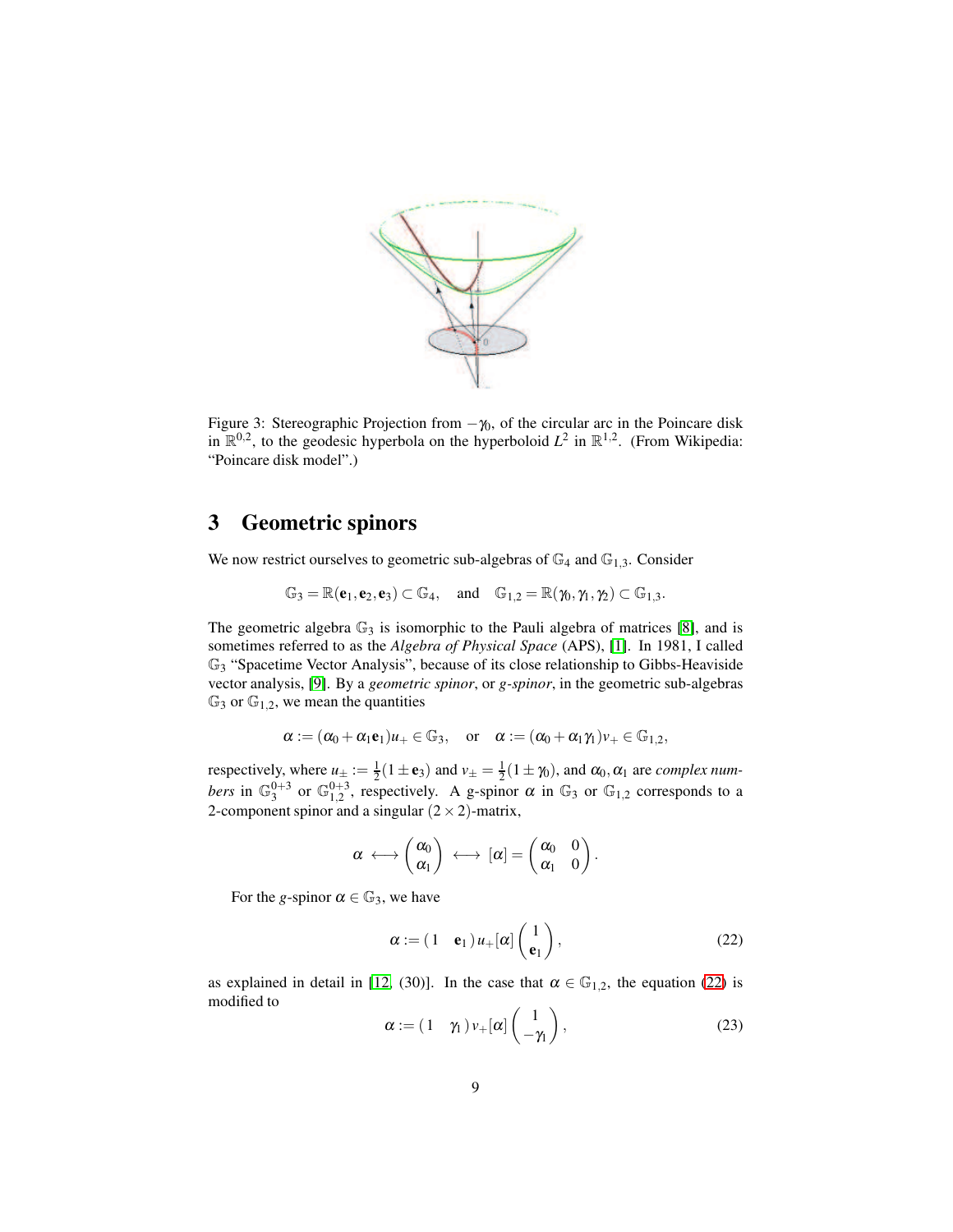taking into account that  $\gamma_1 \in \mathbb{G}_{1,2}$  has square  $-1$ . The corresponding *bra-ket g-spinors* are defined by

<span id="page-9-3"></span>
$$
|\alpha\rangle := \sqrt{2}\alpha
$$
, and  $\langle \alpha | := \sqrt{2}\widetilde{\alpha}$ , (24)

the factor  $\sqrt{2}$  being introduced for convenience. Whether a g-spinor  $\alpha$  is in  $\mathbb{G}_3$ , or in  $\mathbb{G}_{1,2}$ , is made clear by context.

Factoring out  $\alpha_0$ , for a g-spinor  $\alpha \in \mathbb{G}_3$ , we find that

<span id="page-9-1"></span>
$$
\alpha = \alpha_0 (1 + \frac{\alpha_1}{\alpha_0} \mathbf{e}_1) u_+ = \rho e^{i\theta} \hat{\mathbf{m}} u_+ = \rho e^{i\theta} \hat{\mathbf{a}}_+ \hat{\mathbf{m}}, \tag{25}
$$

where  $i := e_{123}$ ,

$$
e^{i\theta} := \frac{\alpha_0}{\sqrt{\alpha_0 \alpha_0^{\dagger}}}, \quad \text{and} \quad \rho := \sqrt{\alpha_0 \alpha_0^{\dagger} + \alpha_1 \alpha_1^{\dagger}} = \sqrt{1 + \mathbf{x}_m^2}.
$$

We also easily calculate the bra-ket relation

<span id="page-9-0"></span>
$$
|\alpha\rangle\langle\alpha| = 2\rho^2 \hat{\mathbf{m}} u_+ \hat{\mathbf{m}} = 2\rho^2 \hat{\mathbf{a}}_+.
$$
 (26)

On the other hand, factoring out  $\alpha_0$ , for a g-spinor  $\alpha \in \mathbb{G}_{1,2}$ , we find that

<span id="page-9-2"></span>
$$
\alpha = \alpha_0 (1 + \frac{\alpha_1}{\alpha_0} \gamma_1) v_+ = \rho e^{i\theta} \hat{m} v_+ = \rho e^{i\theta} \hat{a}_+ \hat{m}, \qquad (27)
$$

where  $i := \gamma_{012}$ ,

$$
e^{i\theta} := \frac{\alpha_0}{\sqrt{\alpha_0 \alpha_0^{\dagger}}}, \quad \text{and} \quad \rho := \sqrt{\alpha_0 \tilde{\alpha}_0 - \alpha_1 \tilde{\alpha}_1} = \sqrt{1 + x_m^2},
$$

and

$$
\hat{m} = \frac{x_m + \gamma_0}{\sqrt{1 + x_m^2}}, \quad \text{and} \quad \hat{a}_+ := \hat{m}v_+\hat{m},
$$

for  $x_m = x_1 \gamma_1 + x_2 \gamma_2$ . For the bra-ket spinor  $|\alpha\rangle$ , the calculation [\(26\)](#page-9-0) gives the similar result

$$
|\alpha\rangle\langle\alpha|=2\rho^2\hat{m}\nu_+\hat{m}=2\rho^2\hat{a}_+.
$$
 (28)

The  $\pm$  sign changes that occur in the definition of  $\rho$  in [\(25\)](#page-9-1) and [\(27\)](#page-9-2), are a result of the change of signature in going from  $\mathbb{G}_3$  to  $\mathbb{G}_{1,2}$ . The inner products  $\langle \alpha | \beta \rangle$  between the g-spinors  $\alpha$  and  $\beta$  in  $\mathbb{G}_3$  or  $\mathbb{G}_{1,2}$  are defined by

<span id="page-9-4"></span>
$$
\langle \alpha | \beta \rangle := 2 \langle \alpha^{\dagger} \beta \rangle_{0+3} = \langle \langle \alpha | | \beta \rangle \rangle_{0+3}, \text{ or } \langle \alpha | \beta \rangle := 2 \langle \tilde{\alpha} \beta \rangle_{0+3} = \langle \langle \alpha | | \beta \rangle \rangle_{0+3} \quad (29)
$$

and the *norm squared*

$$
|\alpha|^2:=\langle \alpha|\alpha\rangle=\alpha_0^\dagger\alpha_0+\alpha_1^\dagger\alpha_1>0\ \ \text{or}\ \ |\alpha|^2:=\langle \alpha|\alpha\rangle=\tilde{\alpha}_0\alpha_0-\tilde{\alpha}_1\alpha_1>0,
$$

respectively.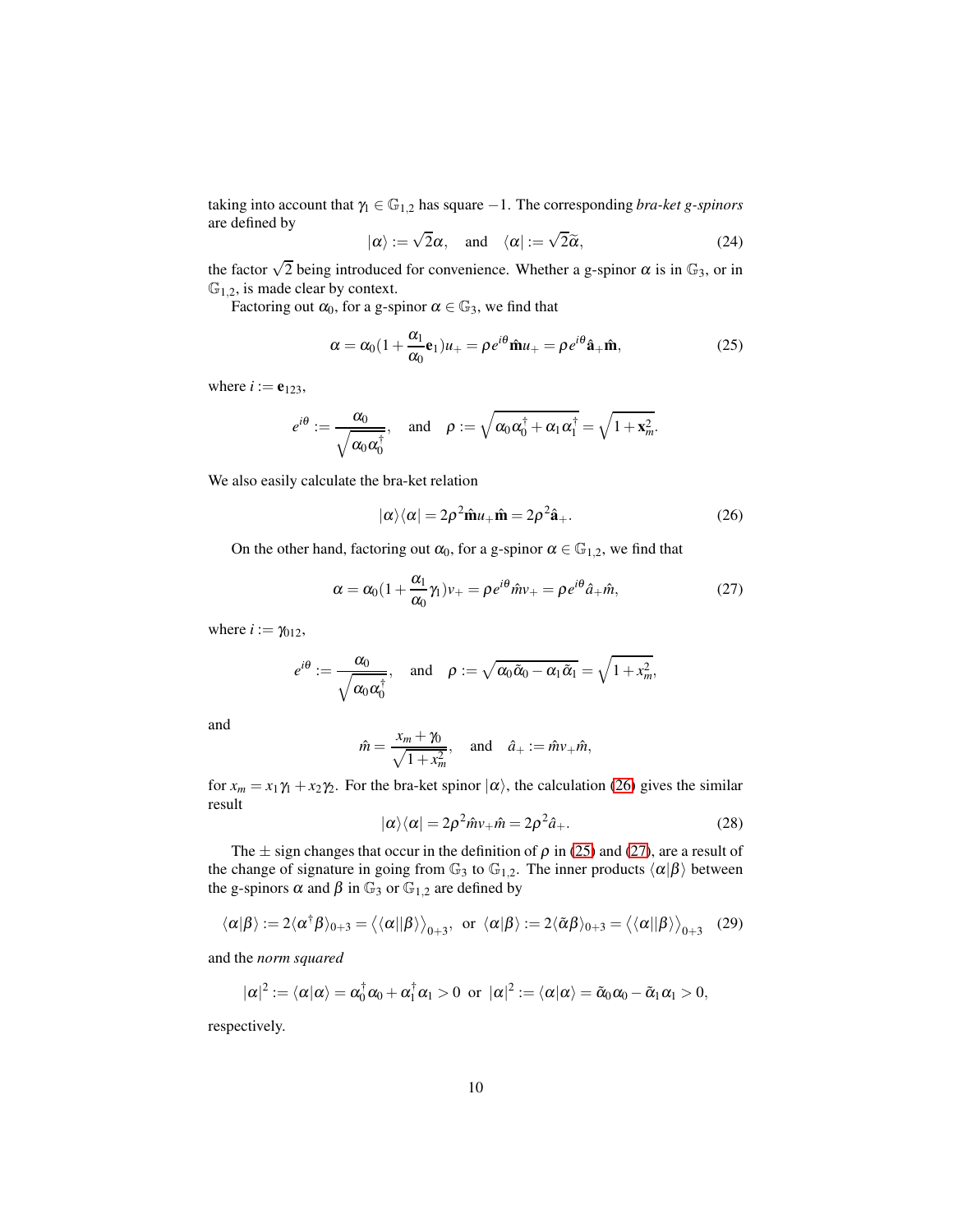For  $\alpha = \rho_a e^{i\theta_a} \hat{\mathbf{m}}_a u_+$  and  $\beta = \rho_b e^{i\theta_b} \hat{\mathbf{m}}_b u_+$  in  $\mathbb{G}_3$ ,

<span id="page-10-2"></span>
$$
\langle \alpha | \beta \rangle = 2 \rho_a \rho_b e^{i(\theta_b - \theta_a)} \langle u_+ \mathbf{m}_a \mathbf{m}_b u_+ \rangle_{0+3}.
$$
 (30)

If a spin  $\frac{1}{2}$ -particle is prepared in a unit Pauli g-state  $\alpha = \hat{\mathbf{m}}_a u_+$ , what is the probability of finding it in a unit Pauli g-state  $\beta = \hat{\mathbf{m}}_b u_+$  immediately thereafter? Following equations (13) and (14) in [\[15\]](#page-15-5),

$$
\langle \beta | \alpha \rangle \langle \alpha | \beta \rangle = 4 \langle (\alpha^{\dagger} \beta)^{\dagger} (\alpha^{\dagger} \beta) \rangle_{0+3}
$$
  

$$
= 4 \langle u_{+} \hat{\mathbf{m}}_{b} \hat{\mathbf{m}}_{a} u_{+} \hat{\mathbf{m}}_{a} \hat{\mathbf{m}}_{b} u_{+} \rangle_{0+3}
$$
  

$$
= 4 \langle \hat{\mathbf{m}}_{b} \hat{\mathbf{b}}_{+} \hat{\mathbf{a}}_{+} \hat{\mathbf{b}}_{+} \hat{\mathbf{m}}_{b} \rangle_{0+3}
$$
  

$$
= \langle (1 + \hat{\mathbf{a}} \cdot \hat{\mathbf{b}}) u_{+} \rangle_{0+3} = \frac{1}{2} (1 + \hat{\mathbf{a}} \cdot \hat{\mathbf{b}}).
$$
 (31)

This relationship can be directly expressed in terms of  $\mathbf{m}_a$  and  $\mathbf{m}_b$ . For  $\hat{\mathbf{a}} = \frac{2}{\mathbf{m}_a} - \mathbf{e}_0$ and  $\hat{\mathbf{b}} = \frac{2}{\mathbf{m}_b} - \mathbf{e}_0$ , a short calculation gives the result

<span id="page-10-1"></span><span id="page-10-0"></span>
$$
\langle \beta | \alpha \rangle \langle \alpha | \beta \rangle = 1 - \frac{(\mathbf{m}_a - \mathbf{m}_b)^2}{\mathbf{m}_a^2 \mathbf{m}_b^2} = \frac{1}{2} (1 + \hat{\mathbf{a}} \cdot \hat{\mathbf{b}}).
$$
 (32)  

$$
\iff \frac{(\mathbf{m}_a - \mathbf{m}_b)^2}{\mathbf{m}_a^2 \mathbf{m}_b^2} = \frac{1}{2} (1 - \hat{\mathbf{a}} \cdot \hat{\mathbf{b}}).
$$

Interpreting this result in  $\mathbb{G}_3$  shows that the probability of finding the particle in that Pauli g-state  $\beta$  is directly related to the Euclidean distance between the points  $m_a$  and m*b*.

When  $\hat{\mathbf{b}} = -\hat{\mathbf{a}}$ .

$$
\frac{(\mathbf{m}_a - \mathbf{m}_b)^2}{\mathbf{m}_a^2 \mathbf{m}_b^2} = 1.
$$

This occurs when  $\mathbf{m}_b := \frac{1}{\mathbf{m}_a \wedge \mathbf{e}_0} \mathbf{m}_a$ , in which case

$$
\hat{\mathbf{b}} = \hat{\mathbf{m}}_b \mathbf{e}_0 \hat{\mathbf{m}}_b = -\hat{\mathbf{m}}_a \mathbf{e}_0 \hat{\mathbf{m}}_a = -\hat{\mathbf{a}} \text{ and } \mathbf{m}_b \cdot \mathbf{m}_a = 0,
$$

and

$$
\mathbf{m}_b = \mathbf{x}_b + \mathbf{e}_0 = \frac{1}{\mathbf{x}_a \mathbf{e}_0} (\mathbf{x}_a + \mathbf{e}_0)
$$

$$
= \frac{\mathbf{e}_0 \mathbf{x}_a}{\mathbf{x}_a^2} (\mathbf{x}_a + \mathbf{e}_0) = -\frac{1}{\mathbf{x}_a} + \mathbf{e}_0.
$$
(33)

This means that a spin  $\frac{1}{2}$ -particle prepared in the state  $m_a$  will have a zero probability of being found in the state m*b*, for a measurement taken immediately afterwards. It is worthwhile mentioning that these ideas can be naturally generalized to Dirac spinors [\[13\]](#page-15-4), [\[14\]](#page-15-0).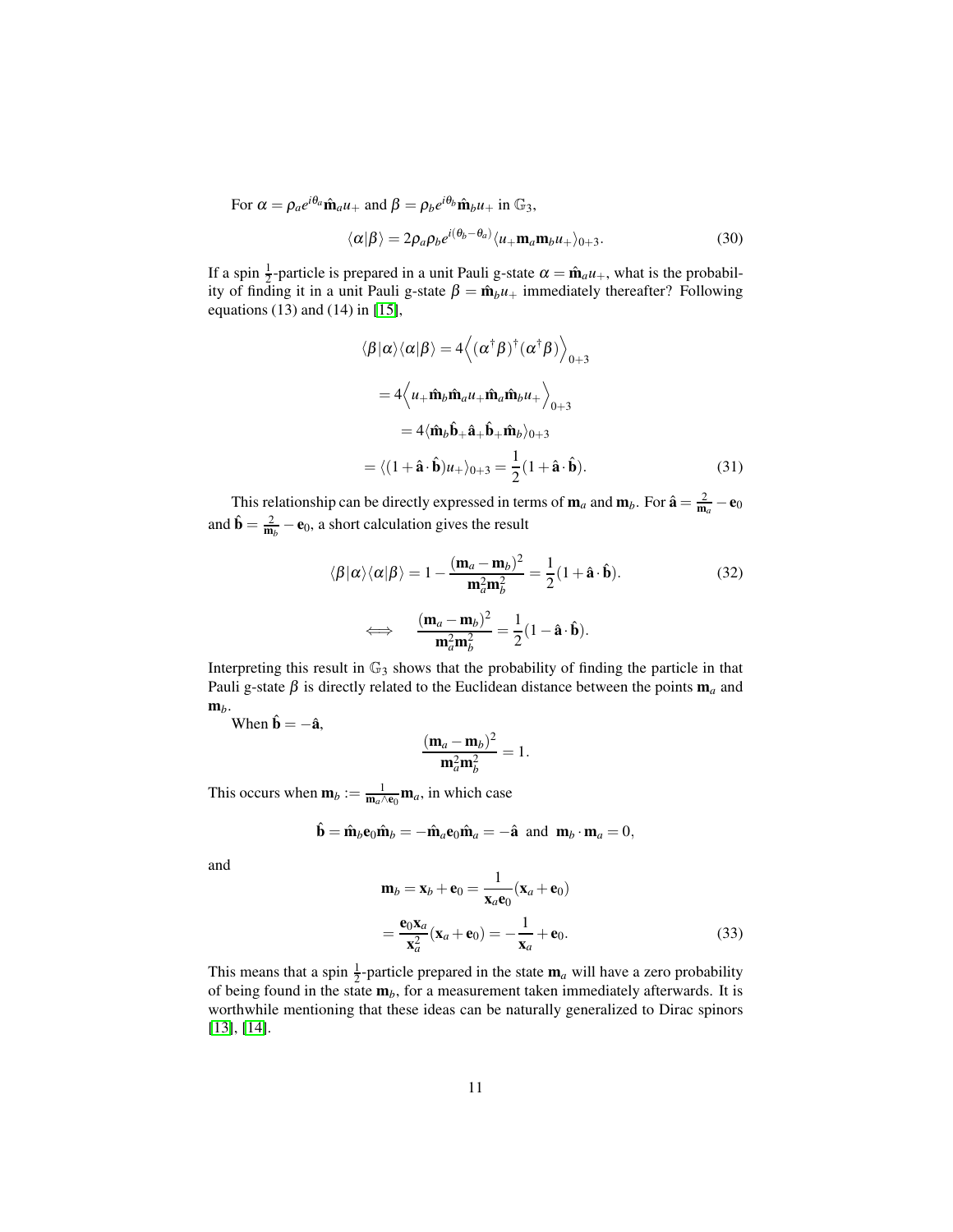If, instead, we are doing the calculation in  $\mathbb{G}_{1,2}$ , we find that the calculations [\(31\)](#page-10-0) and [\(32\)](#page-10-1) remain valid, so that

$$
\langle \beta | \alpha \rangle \langle \alpha | \beta \rangle = 1 - \frac{(m_a - m_b)^2}{m_a^2 m_b^2} = \frac{1}{2} (1 + \hat{a} \cdot \hat{b}) \ge 1,
$$
 (34)

which clearly cannot represent a probability. The fact that hyperbolic dot product  $\hat{a} \cdot \hat{b}$ can be expressed in terms of the hyperbolic difference  $(m_a - m_b)^2$  for the points  $m_a$  and  $m_b$  on the hyperboloid  $L^2$ , suggest the name *Bloch hyperboloid* in analogy for the case of the *Bloch sphere* represented in [\(32\)](#page-10-1). In analogy to the Hopf Fibration for the Bloch sphere, we can similarly define a Hopf Fibration for the case of the Bloch hyperboloid, [\[15\]](#page-15-5).

#### 4 Quaternion spinors

The g-spinors  $\alpha \in \mathbb{G}_3$  and  $\alpha \in \mathbb{G}_{1,2}$ , defined in [\(22\)](#page-8-1) and [\(23\)](#page-8-2), can be generalized to a quaternion-valued spinor in either  $\mathbb{G}_4$  or in  $\mathbb{G}_{1,3}$ , depending upon in which algebra we are working. Recalling [\(1\)](#page-2-0) and [\(9\)](#page-4-1), a quaternion in either  $\mathbb{G}_4$  or  $\mathbb{G}_{1,3}$  can be written in the form  $q = x_0 + i\mathbf{x}$  for  $i = \mathbf{e}_{123} = \gamma_{0123}$ . Just as for a g-spinor, a *quaternion spinor* 

$$
\pmb\alpha_q:=(q_0+q_1i)\mathbf v_+\quad\longleftrightarrow\quad\begin{pmatrix}q_0\\q_1\end{pmatrix}\quad\longleftrightarrow\quad [\pmb\alpha_q]:=\begin{pmatrix}q_0&0\\q_1&0\end{pmatrix}.
$$

With respect to the spectral basis,

$$
\begin{pmatrix} 1 \\ i \end{pmatrix} v_+ \begin{pmatrix} 1 & -i \end{pmatrix} = \begin{pmatrix} v_+ & -iv_- \\ iv_+ & v_- \end{pmatrix},
$$

which was first defined in [\(2\)](#page-2-1) for  $v_{\pm} = \frac{1}{2}(1 \pm e)$ , with  $e = e_0 = \gamma_0$ , the quaternion spinor  $\alpha_q$  satisfies the equation

$$
\alpha_q = (1 \quad i) v_+ [\alpha_q] \begin{pmatrix} 1 \\ -i \end{pmatrix}.
$$

If  $q_0 = x_0 + i\mathbf{x}$  and  $q_1 = y_0 + i\mathbf{y}$ , then

$$
q_0^{\dagger}q_1 = (x_0 - i\mathbf{x})(y_0 + i\mathbf{y}) = (x_0y_0 + \mathbf{x} \cdot \mathbf{y}) + i(x_0\mathbf{y} - y_0\mathbf{x} + \mathbf{x} \times \mathbf{y}) = q_0^{\dagger} \circ q_1 + q_0^{\dagger} \otimes q_1,
$$

where

$$
q_0^{\dagger} \circ q_1 := \frac{1}{2} (q_0^{\dagger} q_1 + q_1 q_0^{\dagger}) = x_0 y_0 + \mathbf{x} \cdot \mathbf{y} + (x_0 \mathbf{y} - y_0 \mathbf{x}) i
$$

and

$$
q_0^{\dagger} \otimes q_1 := \frac{1}{2} (q_0^{\dagger} q_1 - q_1 q_0^{\dagger}) = (\mathbf{x} \times \mathbf{y}) i.
$$

Also note that

$$
\langle q_1 q_0^{\dagger} \rangle_0 = \frac{1}{2} (q_1 q_0^{\dagger} + q_0 q_1^{\dagger}) = x_0 y_0 + \mathbf{x} \cdot \mathbf{y}
$$

and

$$
\langle q_1 q_0^{\dagger} \rangle_1 = \frac{1}{2} (q_1 q_0^{\dagger} - q_0 q_1^{\dagger}) = i(x_0 \mathbf{y} - y_0 \mathbf{x} - \mathbf{x} \times \mathbf{y}).
$$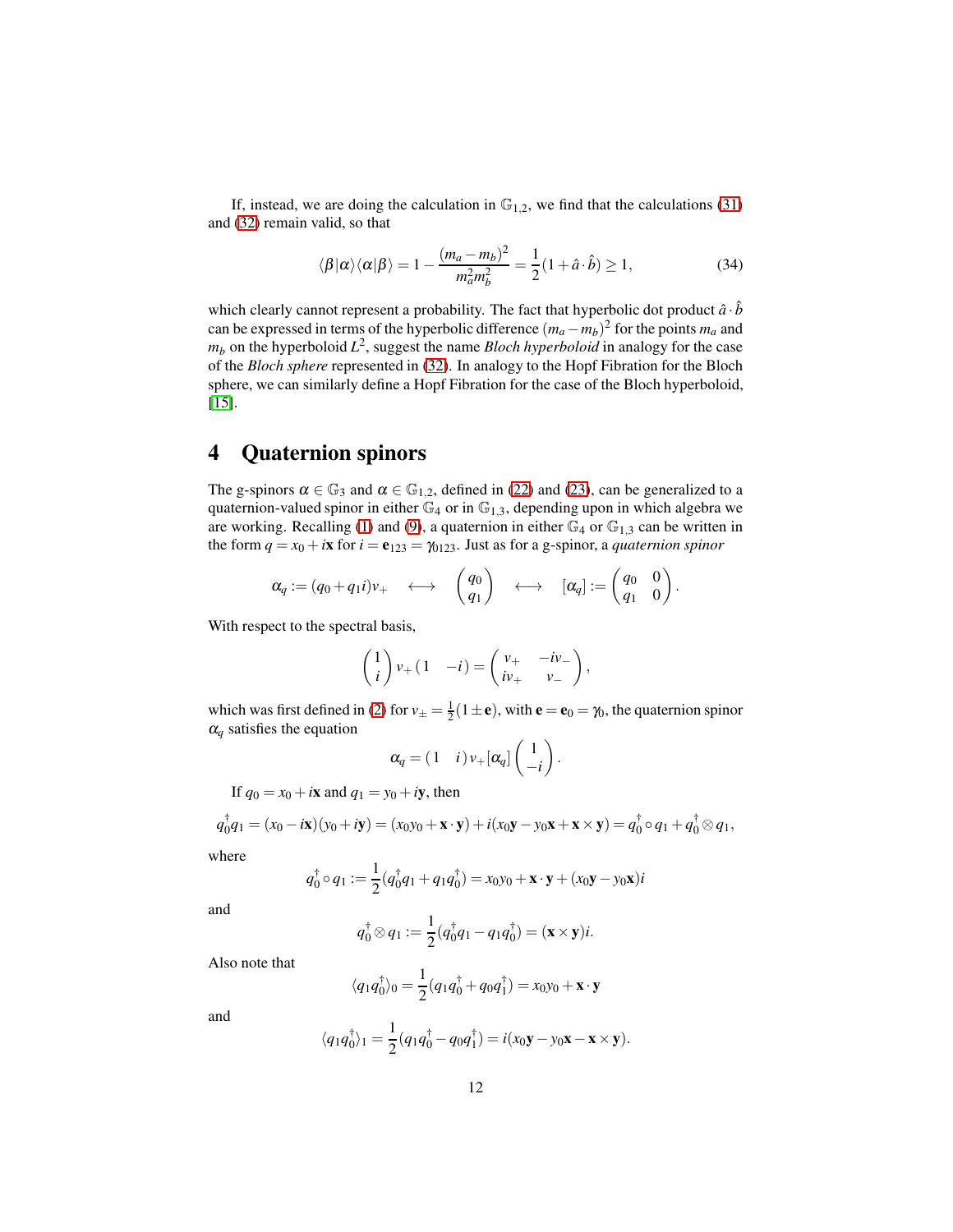For  $\alpha_{q} = (q_{0} + q_{1}i)v_{+}$ , then

<span id="page-12-0"></span>
$$
\alpha_q = \frac{1}{q_0^{\dagger}} \left( q_0^{\dagger} q_0 + q_0^{\dagger} q_1 i \right) v_+ = q_0 \left[ \mathbf{e}_0 + \frac{\langle q_0^{\dagger} q_1 \rangle_0}{q_0^{\dagger} q_0} i + \frac{\langle q_0^{\dagger} q_1 \rangle_2}{q_0^{\dagger} q_0} i \mathbf{e}_0 \right] v_+ = \sqrt{q_0 q_0^{\dagger}} e^{\theta i \mathbf{\hat{x}}} M v_+, \tag{35}
$$

where

$$
e^{\theta i \hat{\mathbf{x}}} := \frac{q_0}{\sqrt{q_0 q_0^{\dagger}}}, \text{ and } M = \Big[ \mathbf{e}_0 + \frac{\langle q_0^{\dagger} q_1 \rangle_0}{q_0^{\dagger} q_0} i + \frac{\langle q_0^{\dagger} q_1 \rangle_2}{q_0^{\dagger} q_0} i \mathbf{e}_0 \Big].
$$

Expressing *M* as an element of  $\mathbb{G}_{1,3}$  gives

$$
M = \gamma_0 + \frac{y_0x - x_0y - \gamma_{123}x \wedge y}{x_0^2 - x^2} + \frac{\gamma_{0123}(x_0y_0 - x \cdot y)}{x_0^2 - x^2},
$$

where  $\mathbf{x} = x\gamma_0, \mathbf{y} = y\gamma_0 \text{ for } x, y \in \mathbb{G}_{0,3}^1, \text{ and } i = \gamma_{0123}.$ Noting that

$$
M^{2} = 1 - \frac{q_{0}^{\dagger}q_{1}}{q_{0}^{\dagger}q_{0}} \left[ \frac{\langle q_{0}^{\dagger}q_{1}\rangle_{2}}{q_{0}^{\dagger}q_{0}} - \frac{\langle q_{0}^{\dagger}q_{1}\rangle_{0}}{q_{0}^{\dagger}q_{0}} \right] = 1 + \frac{\langle q_{0}^{\dagger}q_{1}\rangle_{2}^{2} - \langle q_{0}^{\dagger}q_{1}\rangle_{0}^{2}}{(q_{0}^{\dagger}q_{0})^{2}} = 1 - \frac{q_{1}^{\dagger}q_{1}}{q_{0}^{\dagger}q_{0}},
$$

we arrive at the *canonical form*

<span id="page-12-1"></span>
$$
\alpha_q = \rho \, e^{\theta i \hat{\mathbf{x}}} \hat{M} v_+, \tag{36}
$$

where

$$
\rho = \sqrt{q_0^{\dagger} q_0} |M| = \sqrt{q_0^{\dagger} q_0 - q_1^{\dagger} q_1} \quad \text{and} \quad \hat{M} = \frac{M}{|M|}
$$

for the quaternion spinor  $\alpha_q$ . We say that  $\alpha_q$  is a *unit quaternion spinor* if  $\rho = 1$ . Naturally, generalizing [\(24\)](#page-9-3), we define the bra-ket quaternion spinors

$$
|\alpha_q\rangle := \sqrt{2}\alpha_q
$$
, and  $\langle \alpha_q| = \sqrt{2}\alpha_q^{\dagger}$ . (37)

Defining, and carrying out the same calculations for quaternion spinors that we did in [\(29\)](#page-9-4), [\(30\)](#page-10-2), and [\(31\)](#page-10-0), gives

$$
\langle \alpha_q | \beta_q \rangle = 2 \rho_a \rho_b \langle v_+ \hat{M}_a e^{-\theta_a i \hat{x}_a} e^{\theta_b i \hat{x}_b} \hat{M}_b v_+ \rangle_{0+3} = 2 \rho_a \rho_b \langle e^{-\theta_a i \hat{x}_a} v_+ \hat{M}_a' \hat{M}_b' v_+ e^{\theta_b i \hat{x}_b} \rangle_{0+3},
$$
  
where  $\hat{M}_a' = e^{\theta_a i \hat{x}_a} \hat{M}_a e^{-\theta_a i \hat{x}_a}$  and  $\hat{M}_b' = e^{\theta_b i \hat{x}_b} \hat{M}_b e^{-\theta_b i \hat{x}_b}$ , and

$$
\langle \beta_q | \alpha_q \rangle \langle \alpha_q | \beta_q \rangle = 4 \langle (\alpha_q^{\dagger} \beta_q)^{\dagger} (\alpha_q^{\dagger} \beta_q) \rangle_{0+3} = 4 \langle \nu_+ \hat{M}_b' \hat{B}_+' \hat{A}_+' \hat{M}_b' \nu_+ \rangle_{0+3}
$$

$$
=4\langle \nu_+\hat{M}_b'\hat{B}_+' \hat{A}_+' \hat{M}_b'\nu_+\rangle_{0+3}=4\langle \hat{M}_b'\hat{B}_+' \hat{A}_+' \hat{B}_+' \hat{M}_b'\rangle_{0+3}=\frac{1}{2}\big(1+\hat{A}'\circ \hat{B}'\big),
$$

where  $\hat{A}' = \hat{M}'_a \gamma_0 \hat{M}'_a$  and  $\hat{B}' = \hat{M}'_b \gamma_0 \hat{M}'_b$ .

A quaternion spinor  $\alpha_q$  is said to be *orthogonal* if  $\langle q_0^{\dagger} q_1 \rangle_0 = 0$ . For the orthogonal quaternion spinor  $\alpha_q$ , the canonical forms [\(35\)](#page-12-0), [\(36\)](#page-12-1) simplify to

<span id="page-12-2"></span>
$$
\alpha_q = \sqrt{q_0 q_0^{\dagger}} e^{\theta i \hat{\mathbf{x}}} \left( 1 + \mathbf{x}_m \right) \mathbf{e}_0 \nu_+ = \sqrt{q_0 q_0^{\dagger}} e^{\theta i \hat{\mathbf{x}}} \left( \gamma_0 + x_m \right) \nu_+, \tag{38}
$$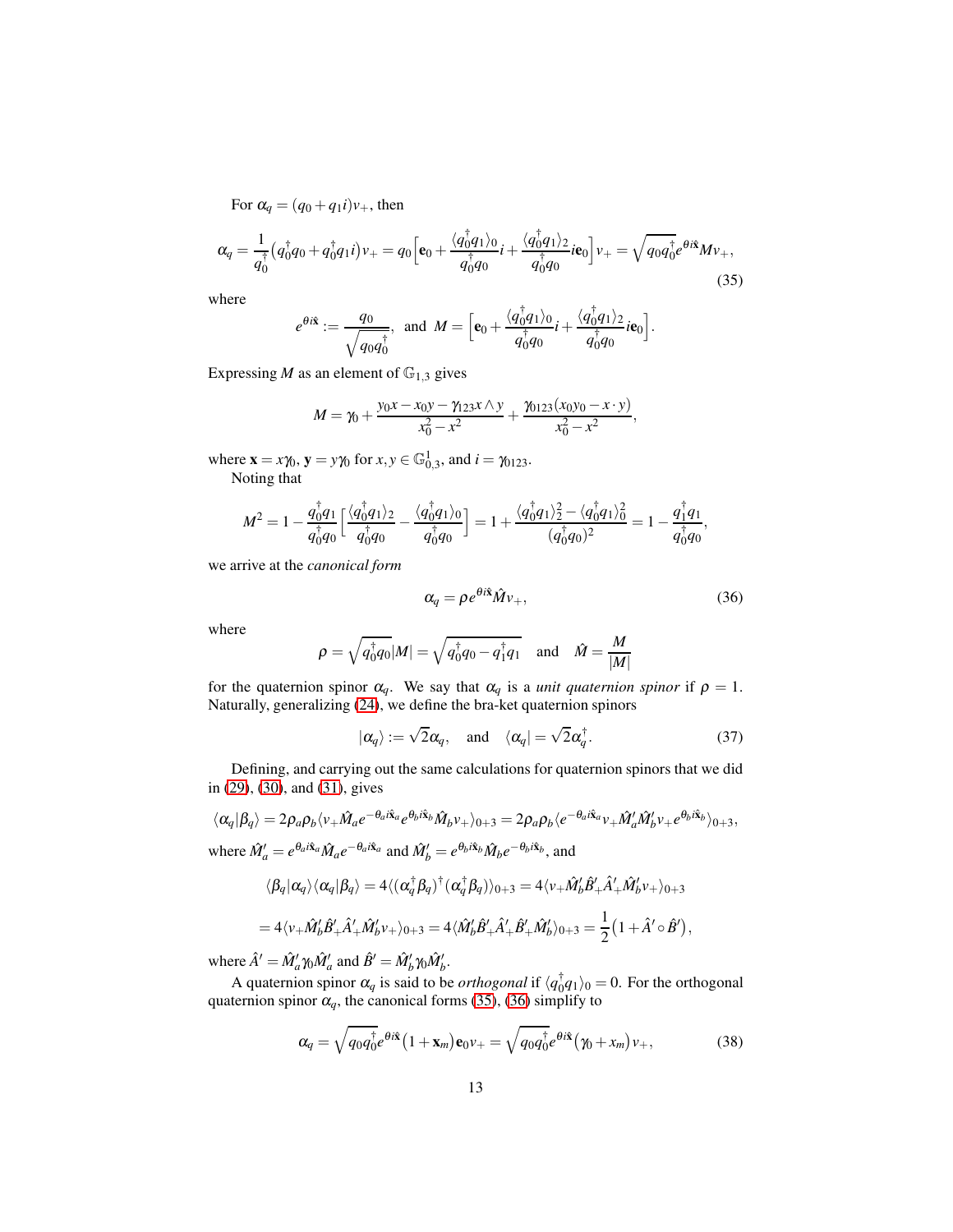and

<span id="page-13-0"></span>
$$
\alpha_q = \rho e^{\theta i \hat{\mathbf{x}}} \hat{M} v_+ = \rho e^{\theta i \hat{\mathbf{x}}} \frac{(1 + \mathbf{x}_m) \mathbf{e}_0}{\sqrt{1 - \mathbf{x}_m^2}} v_+, \tag{39}
$$

.

respectively, where

$$
\mathbf{x}_m := \frac{y_0 \mathbf{x} - x_0 \mathbf{y} - \mathbf{x} \times \mathbf{y}}{x_0^2 + \mathbf{x}^2} = \frac{y_0(x \gamma_0) - x_0(y \gamma_0) - i(x \wedge y)}{x_0^2 + \mathbf{x}^2}.
$$

We also have

$$
|M| = \sqrt{M^2} = \sqrt{1 - \mathbf{x}_m^2} = \sqrt{1 - \frac{y_0^2 + \mathbf{y}^2}{x_0^2 + \mathbf{x}^2}}
$$

When  $\alpha_q$  is an orthogonal quaternion g-spinor, then with the help of [\(39\)](#page-13-0),

$$
|\alpha_q\rangle\langle\alpha_q| = \Big[1 + (x_0^2 - y_0^2 + \mathbf{x}^2 - \mathbf{y}^2)\mathbf{e}_0 - 2(x_0\mathbf{y} - y_0\mathbf{x} - \mathbf{x} \times \mathbf{y})\Big].
$$

In agreement with [\(38\)](#page-12-2), the canonical form [\(27\)](#page-9-2) for a g-spinor  $\alpha \in \mathbb{G}_{1,2}$  generalizes to

$$
\alpha_q = q_0 M v_+ = \rho e^{\theta i \hat{\mathbf{x}}} \hat{M} v_+,
$$

for an orthogonal quaternion g-spinor  $\alpha_q \in \mathbb{G}_{1,3}$ , where

$$
\mathbf{x}_m = iq_0^{-1}q_1, \ \ M = (1 + \mathbf{x}_m)\mathbf{e}_0, \ \ \rho := \sqrt{q_0q_0^{\dagger} - q_1q_1^{\dagger}}, \ \ \text{and} \ \ e^{i\mathbf{\hat{x}}\theta} = \frac{q_0}{\sqrt{q_0q_0^{\dagger}}}.
$$

In this case,  $\langle \alpha_q || \alpha_q \rangle = 2\rho^2 v_+$  for  $\rho = \sqrt{q_0 q_0^{\dagger} - q_1 q_1^{\dagger}}$ .

## 5 Classical Dirac spinors

In earlier work [\[13,](#page-15-4) (5)], the classical 4-component Dirac spinors were considered by introducing the spectral basis

$$
\begin{pmatrix} 1 \\ e_{13} \\ e_3 \\ e_1 \end{pmatrix} u_{++} (1 - e_{13} e_3 e_1) = \begin{pmatrix} u_{++} - e_{13}u_{+-} & e_{3}u_{-+} & e_{1}u_{--} \\ e_{13}u_{++} & u_{+-} & e_{1}u_{-+} & -e_{3}u_{--} \\ e_{3}u_{++} & e_{1}u_{+-} & u_{-+} & -e_{13}u_{--} \\ e_{1}u_{++} - e_{3}u_{+-} & e_{13}u_{-+} & u_{--} \end{pmatrix},
$$
\n(40)

for the primitive idempotents

$$
u_{\pm\mp} := \frac{1}{4}(1 \pm \gamma_0)(1 \mp i \gamma_{12}) = \frac{1}{4}(1 \pm \mathbf{e}_0)(1 \mp J\mathbf{e}_3),
$$

where  $J := -ji$  for  $j := \sqrt{-1}$  and  $i = e_{123} = \gamma_{0123}$ . A geometric Dirac spinor is then defined by the correspondence

$$
|\alpha\rangle_4:=\begin{pmatrix}\phi_1\\ \phi_2\\ \phi_3\\ \phi_4\end{pmatrix}\;\;\longleftrightarrow\;\;\begin{pmatrix}\phi_1&0&0&0\\ \phi_2&0&0&0\\ \phi_3&0&0&0\\ \phi_4&0&0&0\end{pmatrix}\;\;\longleftrightarrow\;\;|\alpha\rangle_g,
$$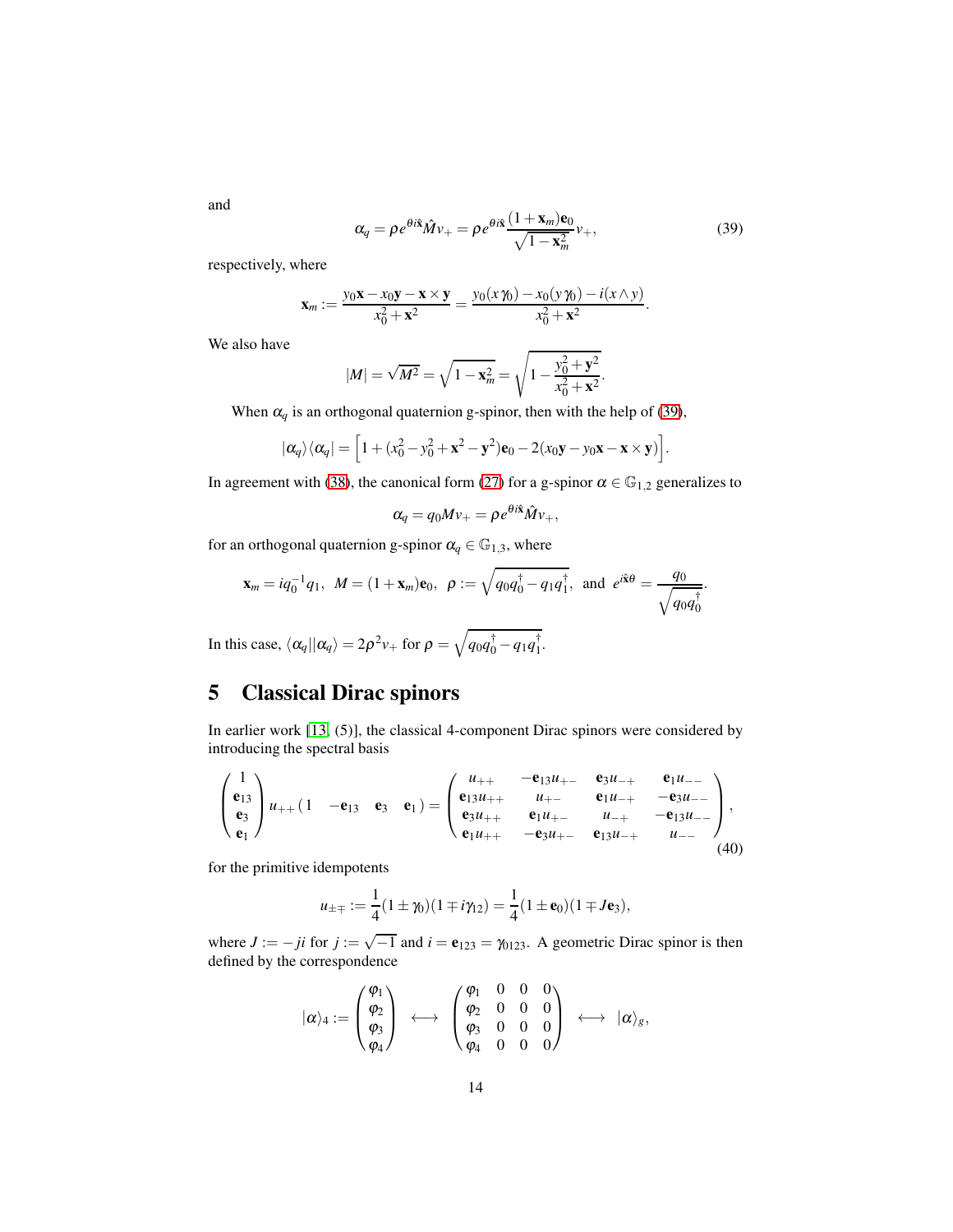where

$$
|\alpha\rangle_g := (\varphi_1 + \varphi_2 \mathbf{e}_{13} + \varphi_3 \mathbf{e}_3 + \varphi_4 \mathbf{e}_1) u_{++},
$$

and  $\varphi_k := x_k + jy_k$  for  $k = 1, 2, 3, 4$  and  $x_k, y_k \in \mathbb{R}$ .

As explained in detail in [\[13,](#page-15-4) (11)], noting that  $ju_{++} = \gamma_{21}u_{++} = ie_3u_{++}$ , the geometric spinor  $|\alpha\rangle_g$  takes the form

$$
|\alpha\rangle_{g} = ((x_1 + x_4\mathbf{e}_1 + y_4\mathbf{e}_2 + x_3\mathbf{e}_3) + i(y_3 + y_2\mathbf{e}_1 - x_2\mathbf{e}_2 + y_1\mathbf{e}_3))u_{++}.
$$

The geometric spinor  $|\alpha\rangle_g$  can be rewritten in terms of the quaternions  $q_0$  and  $q_1$ ,

$$
|\alpha\rangle_g = (q_0 + iq_1)u_{++} = ((x_0 + i\mathbf{x}) + i(y_0 + i\mathbf{y}))v_+E_+
$$

$$
= ((x_0 - \mathbf{y}) + i(y_0 + \mathbf{x}))v_+E_+,
$$

where  $E_{\pm} := \frac{1}{2}(1 \pm J\mathbf{e}_3)$ . It follows that the classical Dirac spinor  $|\alpha\rangle_4$  can be expressed in terms of the quaternion spinor  $|\alpha\rangle_q$ , by defining the components

$$
\varphi_1 = x_0 + ix_3, \ \varphi_2 = -x_2 + ix_1, \ \varphi_3 = -y_3 + iy_0, \ \varphi_4 = -y_1 - y_2i.
$$

It follows that the whole classical theory of 4-component Dirac theory can be expressed equivalently in terms of geometric quaternion spinors.

#### Acknowledgement

I thank Universidad de Las Americas-Puebla for many years of support.

#### <span id="page-14-5"></span>References

- [1] W.E. Baylis, G. Sobczyk, *Relativity in Clifford's Geometic Algebras of Space and Spacetime*, International Journal of Theoretical Physics 43, 10 (Oct. 2004), 2061- 2079.
- <span id="page-14-1"></span>[2] J. W. Cannon, W. J. Floyd, R. Kenyon, W. R. Parry, *Hyperbolic Geometry*, Flavors of Geometry, MSRI Publications, Volume 31, 1997.
- <span id="page-14-2"></span><span id="page-14-0"></span>[3] D. Hestenes, *Space-Time Algebra*, Gordon and Breach 1966.
- [4] S. De Leo, W. A. Rodrigues, Jr. 2, *Quaternionic Electron Theory: Geometry, Algebra, and Diracs Spinors*, International Journal of Theoretical Physics, Vol. 37, No. 6, 1998.
- <span id="page-14-4"></span>[5] P. Lounesto, *Clifford Algebras and Spinors, 2nd Edition*. Cambridge University Press, Cambridge, 2001.
- <span id="page-14-3"></span>[6] K. Morita, *Quaternions, Lorentz Group and the Dirac Theory*, ArXiv 2007: https://arxiv.org/abs/hep-th/0701074v4